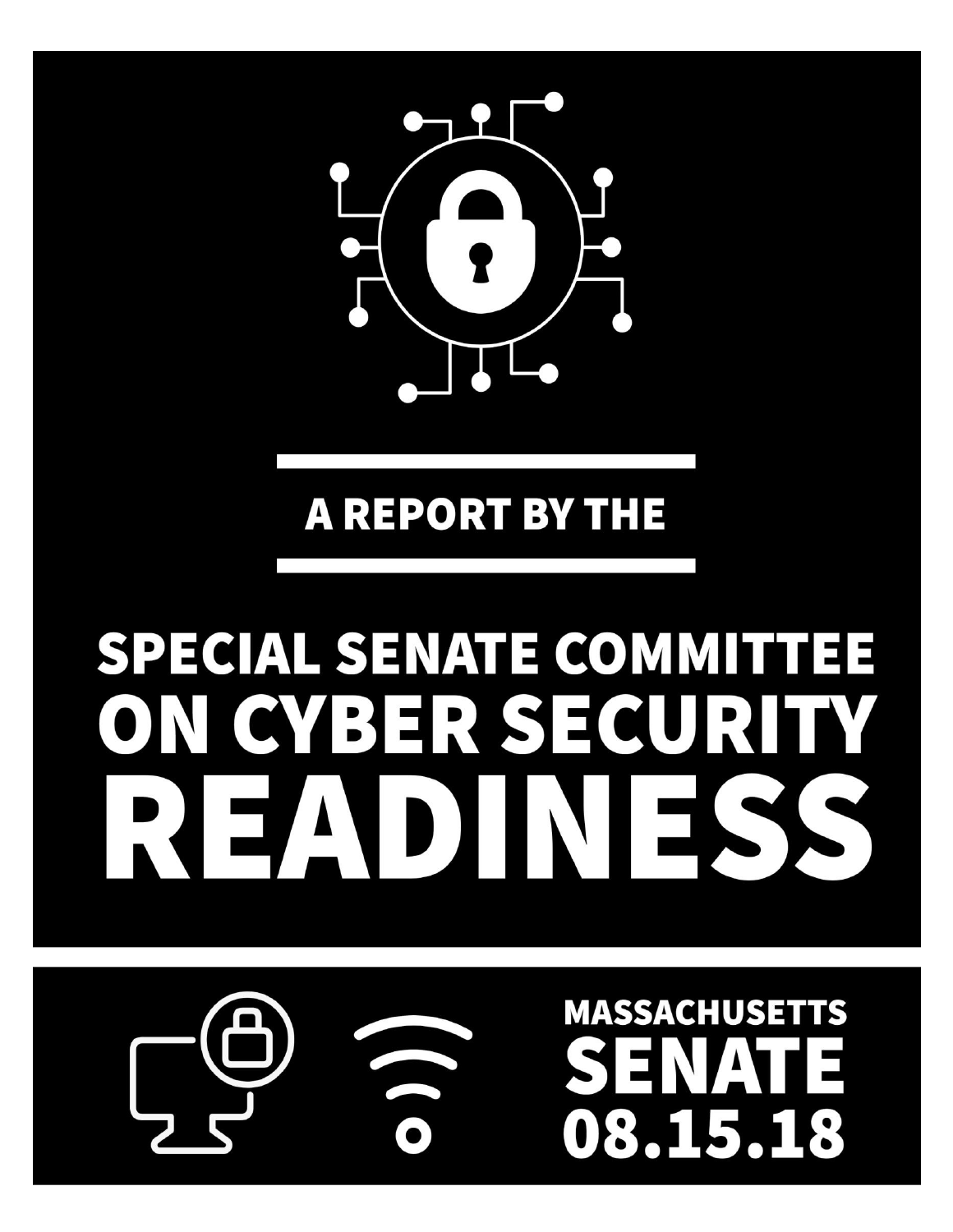# **Committee Members**



**Michael O. Moore** *Chair*

**Second Worcester District**

*Consisting of the Towns of Auburn, Grafton, Leicester, Millbury, Northbridge, precincts 2 and 4, Shrewsbury and Upton and the City of Worcester, wards 5 to 7, inclusive, and ward 8, precincts 1 and 5 in the County of Worcester.*



**Cynthia S. Creem** *Vice Chair*

# **First Middlesex and Norfolk District**

*Consisting of the City of Newton in the County of Middlesex; and the Towns of Brookline and Wellesley, precincts A, C to E, inclusive, and H in the County of Norfolk.*



**Michael D. Brady** *Member*

**Second Plymouth and Bristol District**

*Consisting of the City of Brockton and the Towns of East Bridgewater, precincts 1 to 3, inclusive, Halifax, Hanover, Hanson, Plympton and Whitman, all in the County of Plymouth; and the town of Easton, precincts 1 and 2, in the County of Bristol.*





**Eric P. Lesser** *Member*

*Consisting of the Cities of Chicopee, ward 1, precincts A and B, ward 5, precincts A and B, ward 6, precincts A and B, ward 8, precinct B and ward 9, precinct B and Springfield, ward 2, precinct G, ward 4, precinct F, ward 5, precincts D, F, G and H, ward 6, precincts B, D and H, ward 7 and ward 8, precinct A and the Towns of East Longmeadow, Hampden, Longmeadow, Ludlow and Wilbraham in the County of Hampden; and the Towns of Belchertown and Granby in the County of Hampshire.*



**Ryan C. Fattman** *Member*

# **Worcester and Norfolk District**

*Consisting of the Towns of Blackstone, Douglas, Dudley, Hopedale, Mendon, Milford, Millville, Northbridge, precincts 1 and 3, Oxford, Southbridge, Sutton, Uxbridge and Webster in the County of Worcester; and the Town of Bellingham in the County of Norfolk.*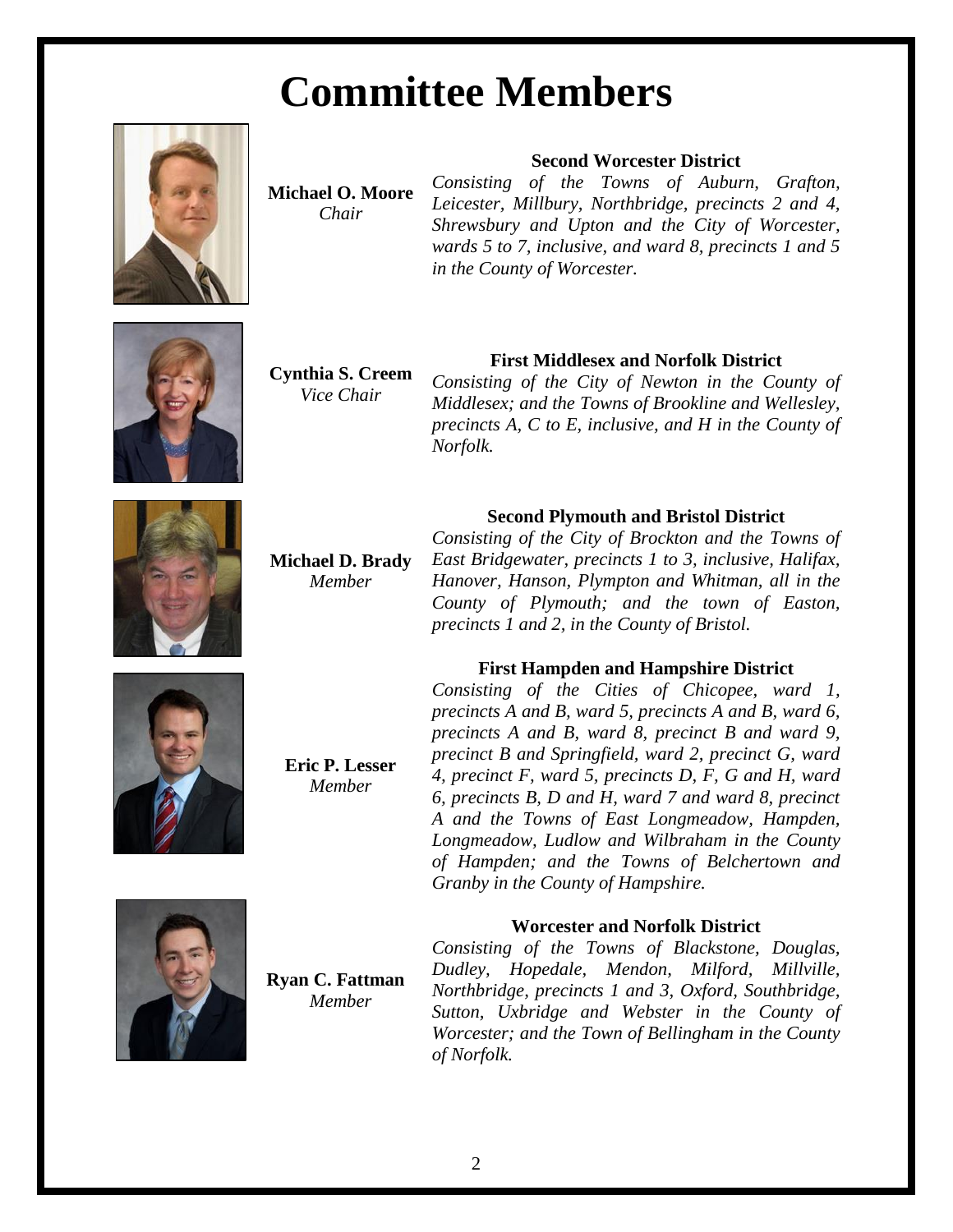# **Table of Contents**

| 28 |
|----|
|    |
|    |
|    |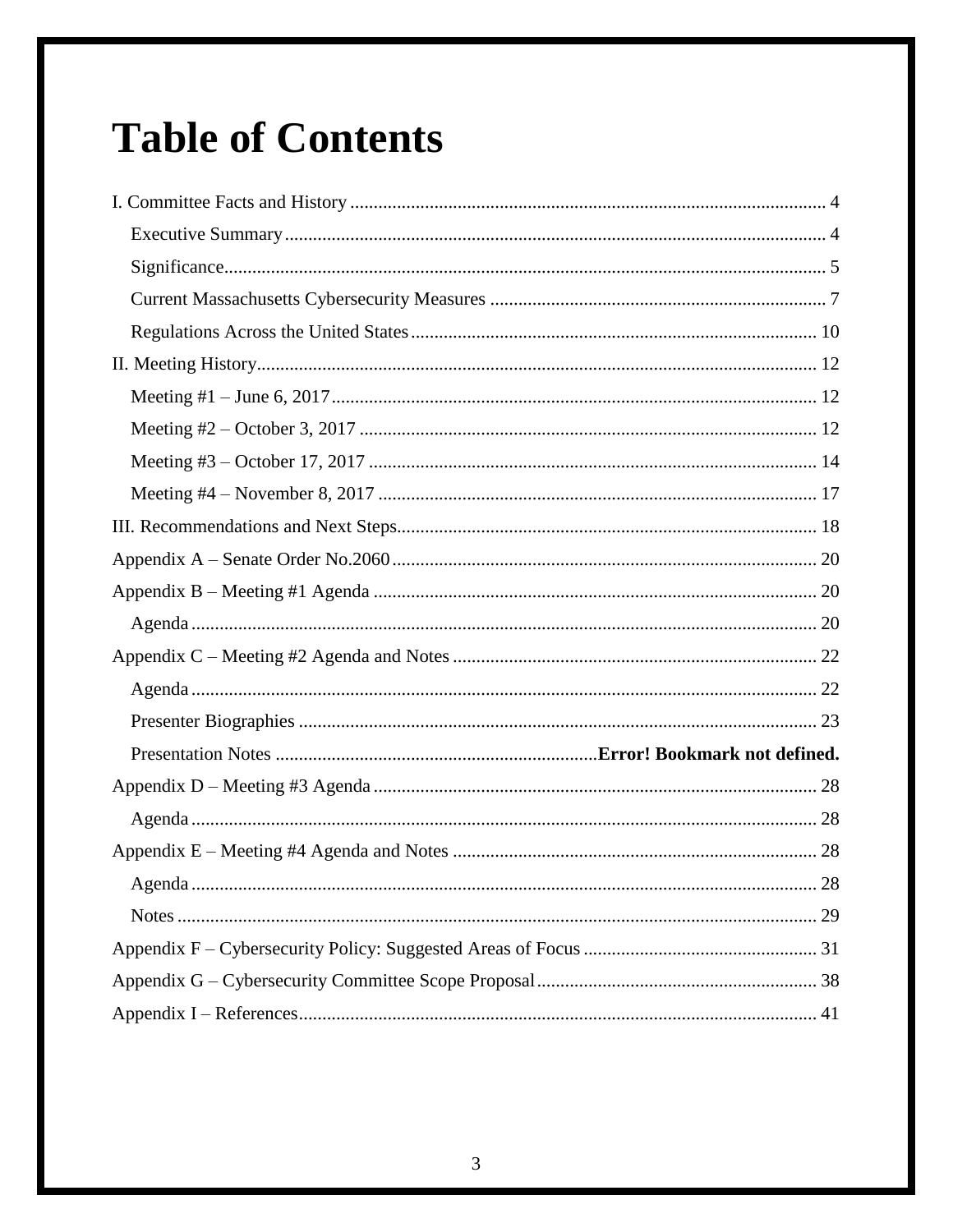# **I. COMMITTEE FACTS AND HISTORY**

# <span id="page-3-0"></span>**Executive Summary**

In an effort to combat the heightened cyber risk of today's society, the Senate of the Commonwealth of Massachusetts formed the Special Senate Committee on Cyber Security Readiness ("the Committee") on May 3, 2017, via Senate Order No. 2060. The Committee is composed of five senators, four appointed by the President of the Senate and one appointed by the Minority Leader of the Senate. These members are Sen. Michael O. Moore, Chair,  $D - 2<sup>nd</sup>$ Worcester; Sen. Cynthia Stone Creem, Vice Chair,  $D - 1<sup>st</sup>$  Middlesex & Norfolk; Sen. Michael D. Brady,  $D - 2<sup>nd</sup>$  Plymouth & Bristol; Sen. Eric P. Lesser,  $D - 1<sup>st</sup>$  Hampden & Hampshire; and Sen. Ryan C. Fattman,  $R - W$ orcester & Norfolk. The Committee was charged to "review and make recommendations for the state to improve its cyber security readiness, enhance technological responses to homeland security and public safety threats, and further protect financial, medical and other sensitive information."

The Committee has found that the state is in a particularly vulnerable position when it comes to preparedness for cyberattacks. There is a need for more strictly regulated and enforced cybersecurity measures in both the public and private sectors, which leaves the private data of Massachusetts citizens open to manipulation and theft, actions which can ruin companies' reputations and destroy public trust in government bodies. In addition to the danger posed to private datasets, the lack of strong cybersecurity measures within the state have the potential to disrupt critical elements of infrastructure. A disruption in this critical societal function poses a physical threat to the wellbeing of Massachusetts citizens.

With this in mind, the Committee is recommending the creation of a standing joint committee in the legislature to address bills related to the topic of cybersecurity. They also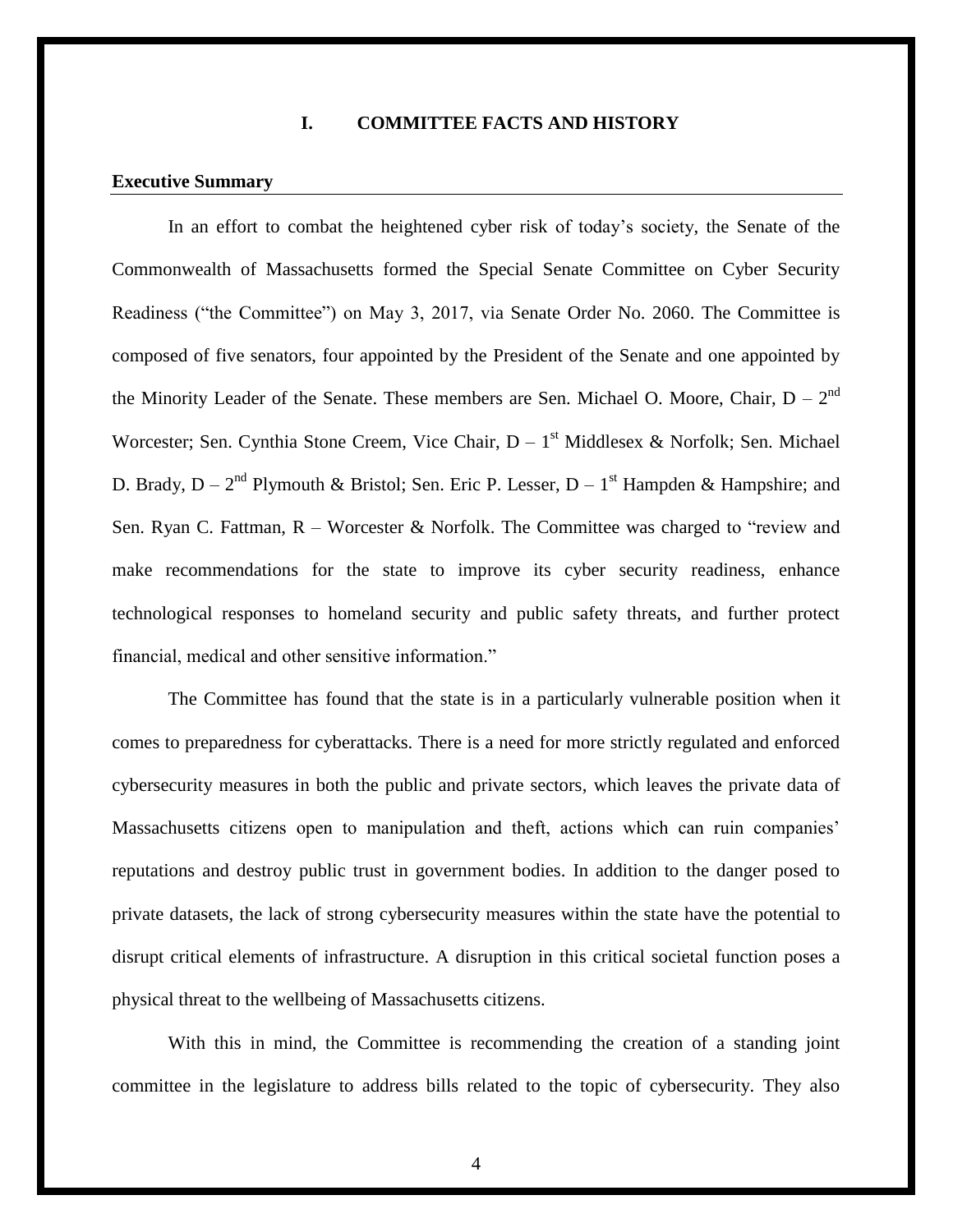recommend the creation of a Cybersecurity Control and Review Board ("CCRB"), a five-person oversight committee that would be made up of private sector and cybersecurity representatives, and tasked with improving cybersecurity across businesses in the Commonwealth. The Committee's findings and recommendations for further action on the issue of cybersecurity are discussed in detail within this report.

#### <span id="page-4-0"></span>**Significance**

As technology progresses, more and more of modern life takes place on computers, smartphones, and other interconnected devices. The influx of these devices has numerous benefits for society, but with these benefits come great risk to consumer data, privacy, safety, and security. Cyber criminals tend to target technological, financial, health care, and educational institutions due to the large amounts of private data these corporations gather. For example, in 2013, Yahoo suffered a major data breach on their servers, losing personal information about all 3 billion users to hackers. In 2014, Yahoo suffered from a similar attack, this time losing the personal information of 32 million accounts. In 2017, Yahoo was again compromised, resulting in the loss of private information and login credentials of over 200 million users. These hacks cost the company over 350 million dollars, as well as destroyed their reputation as a safe place for correspondence. Tax giant Equifax announced on September 7, 2017 that they had suffered a major breach of their information databases in May of 2017. The hack resulted in the loss of personal information of over 145 million users, nearly half of the United States population, including credit card numbers, addresses, and social security information. This attack cost Equifax over \$600 million in revenue and reparations, as well as destroyed the reputation of the company.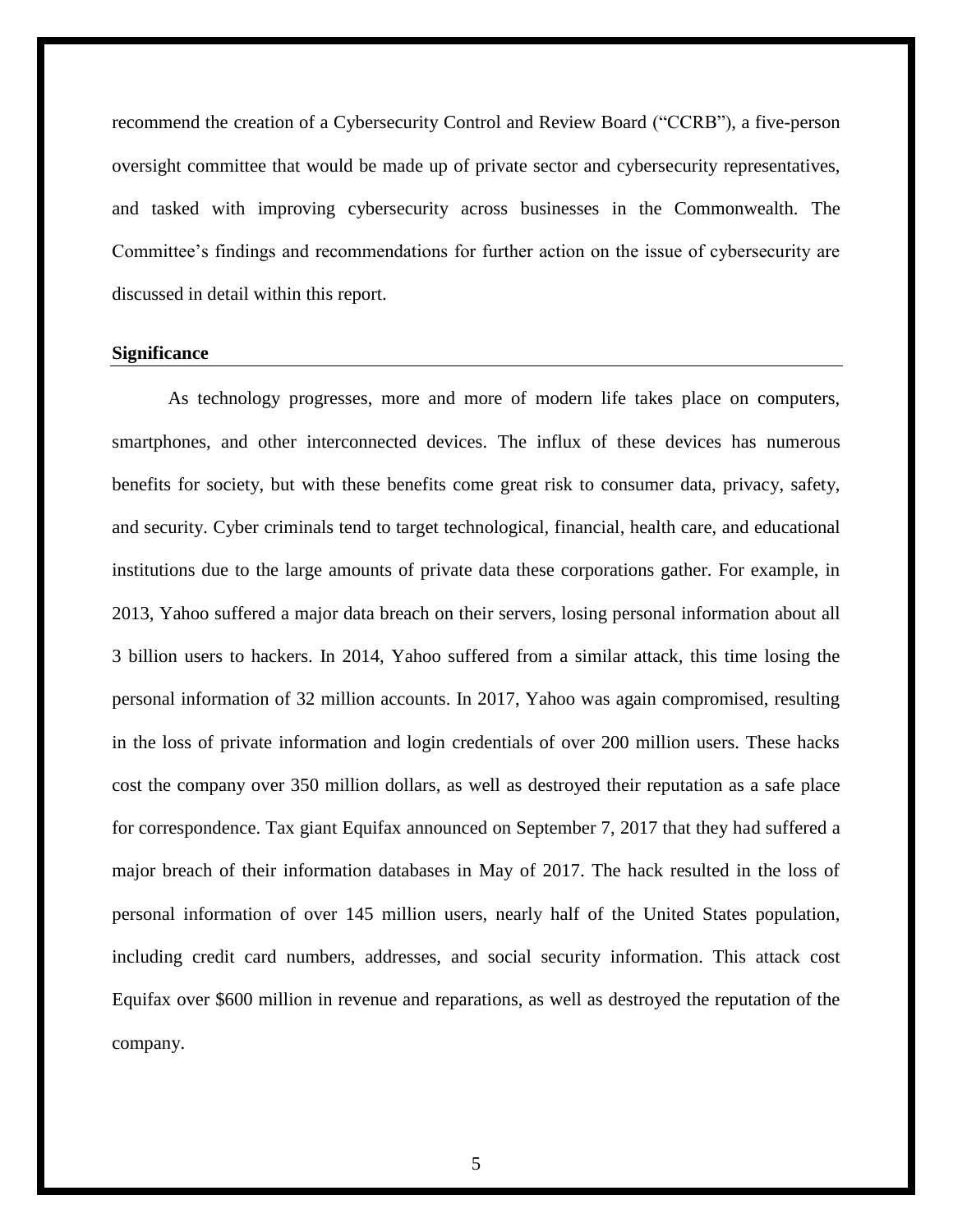This type of cybercrime, known as a data breach, is far from the only type of cybercrime in existence. Many cyberattacks focus on compromising the hardware a company or community uses to operate—utilities, voting machines, transportation systems, and servers. This type of attack can be targeted against private businesses, such as the attack that occurred against American code conglomerate GitHub on February 28, 2018, when GitHub suffered the largest distributed denial of service (DDoS) attack in history. Bots overwhelmed the company's servers with thousands of fake transaction requests, causing the site to shut down for eight minutes. This period of time cost the website and the developers that make use of its services millions of dollars in lost revenue.

Another major type of cybercrime is known as ransomware, a malicious virus that locks down files within a computer until a ransom is paid. The largest ransomware attack in history occurred in May of 2017, when the WannaCry Ransomware attacked hundreds of thousands of computers worldwide, including private-use laptops, company computers, and state-connected devices. This malware quickly spread through connected systems via vulnerabilities in Windows software. It stole user data and encrypted the computer's files, forcing users to pay a ransom if they wanted to access stored information. The quick spread of this ransomware cost private citizens and companies over eight billion dollars, and resulted in the loss of vital documents across the globe. The total projected cost of these attacks to the global economy is over \$53 billion.

Ransomware can have a major impact on the operations of governments and businesses. On March 22, 2018, Atlanta was hit with the largest ransomware attack on an American city. Hackers locked down the city's connected infrastructure for five days, demanding over \$50,000 worth of Bitcoins to return the files. During this time city employees had no access to work

6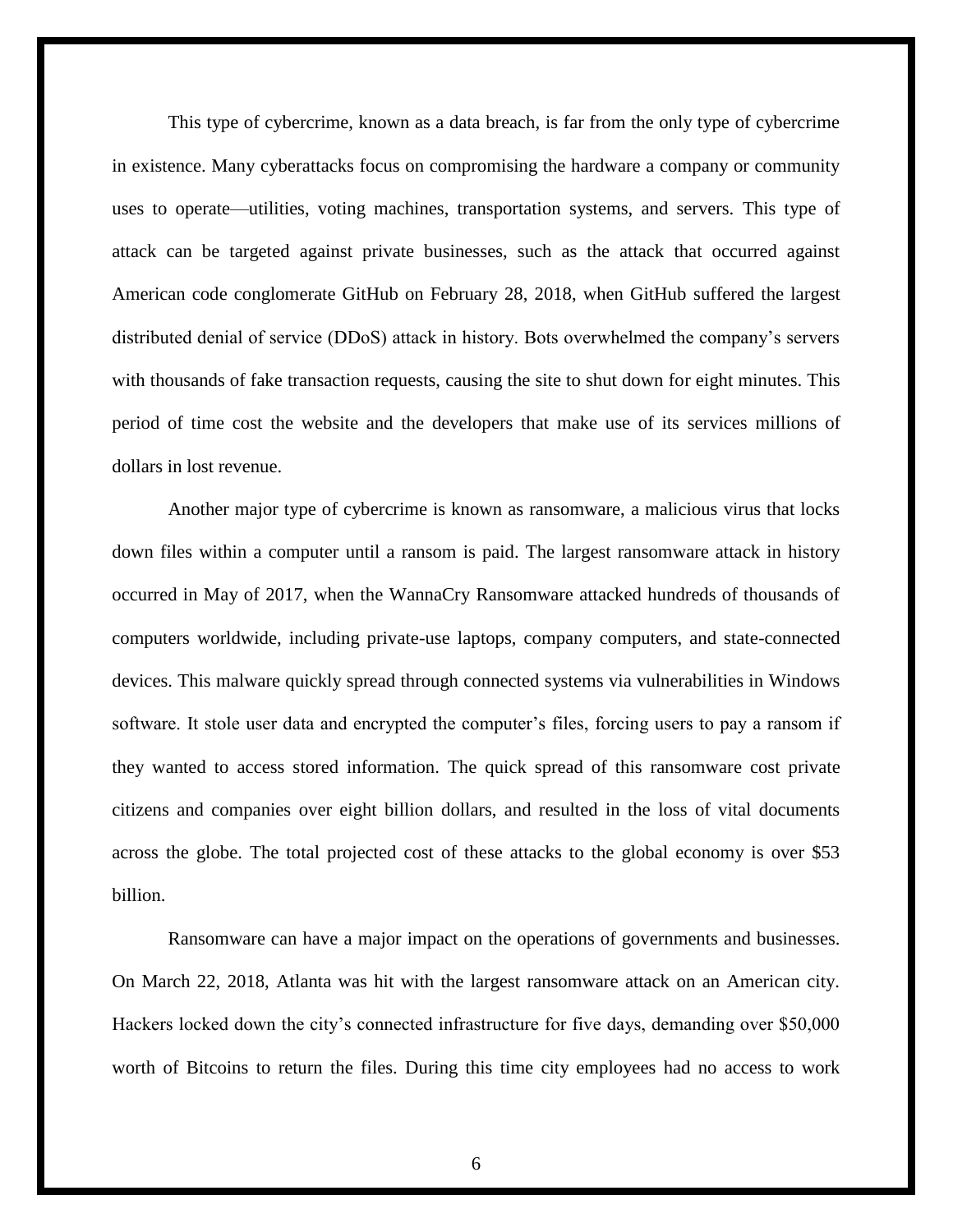computers, Atlanta residents could not pay utilities bills or traffic tickets, and years' worth of critical police evidence tapes were destroyed. The damages resulting from the attack cost the city of Atlanta over \$2.7 million, and destroyed public confidence in the Atlanta government's ability to uphold their digital infrastructure.

# <span id="page-6-0"></span>**Current Massachusetts Cybersecurity Measures**

The examples of major cyberattacks discussed in the "Significance" section of the report are simply a smattering of the cybercrimes that have occurred against governments, businesses, and private citizens in recent years. Massachusetts is in an extremely vulnerable position when it comes to the protection of its cyber systems, as evidenced by recent breaches in the towns of Holyoke, Leominster, and Brookline.

Massachusetts is currently using a strategic plan to combat cybercrime developed in 2007. The 2007 cybercrime strategic plan outlines a clear mission to respond to cybercrime, focusing on assisting law enforcement to investigate and prosecute crimes committed on or using a computer after they have occurred. The plan also provides goals and objectives for gauging progress in order to deliver the highest level of public safety to the citizens of Massachusetts. However, the plan was not intended to be a comprehensive blueprint for the state, and does not address measures that businesses, private citizens, federal partners, municipalities, or other state government agencies could put into place in order to deter cyberattacks before they occur, and is neither regulated nor enforced. In addition, the strategic plan focuses primarily on assisting local law enforcement agencies and was not intended to address cybercrime and cybersecurity at the state level.

In addition to the general strategic plan, specific anti-cyberterrorism measures were developed by the state Homeland Security Division in 2014. These measures include promoting

7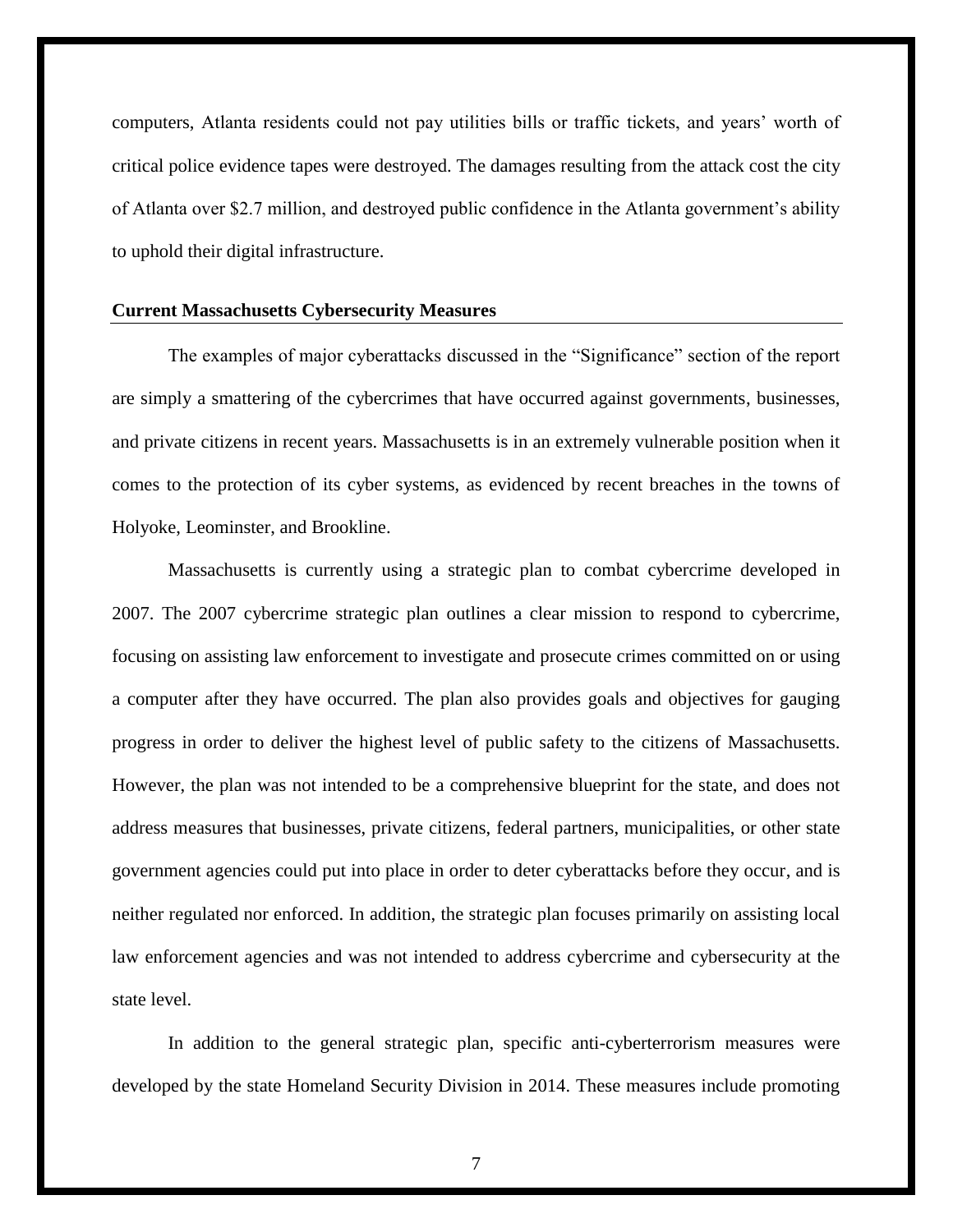public-private cooperation, strengthening Massachusetts' critical infrastructure, and implementing staff training. However, with no way to ensure that these measures are occurring, and no way to enforce their implementation, these measures are not being used in the Commonwealth.

The Massachusetts Executive Office of Technology Services and Security also developed a set of strategic priorities for cybersecurity in the Executive Department in 2016. This set consists of six streams of further work into cybersecurity matters: risk and compliance assessment, identity and access management, network security engineering, vulnerability management, incident response, and data specific security. The EOTSS has also created specific suggested actions for each of these topics, based off the federal NIST Cybersecurity Framework (see "Regulations Across the United States"). Despite the commendable goals and efforts of the EOTSS, they do not have the ability to ensure that all departments under their jurisdiction are following through with their proposed cybersecurity regulations.

One of the greatest problems exacerbating the issue under discussion is that the government of Massachusetts has yet to determine a concrete definition for what types of actions fall under the realm of cybersecurity, greatly widening the scope of the problem and causing confusion for anyone attempting to work on a solution. Cybersecurity can refer to the security of the government itself, or it can refer to the security of businesses in the private sector. It is used in reference to both protection of data, such as names, addresses, and social security numbers, as well as the protection of critical infrastructure ("CI"), such as utilities, transportation, and voting machines. Cybersecurity at the government level can also be used when discussing the lack of technically qualified employees in state and local governments, as well as the necessity of strong computer science education in college and K-12 schools. These topics all fall under the umbrella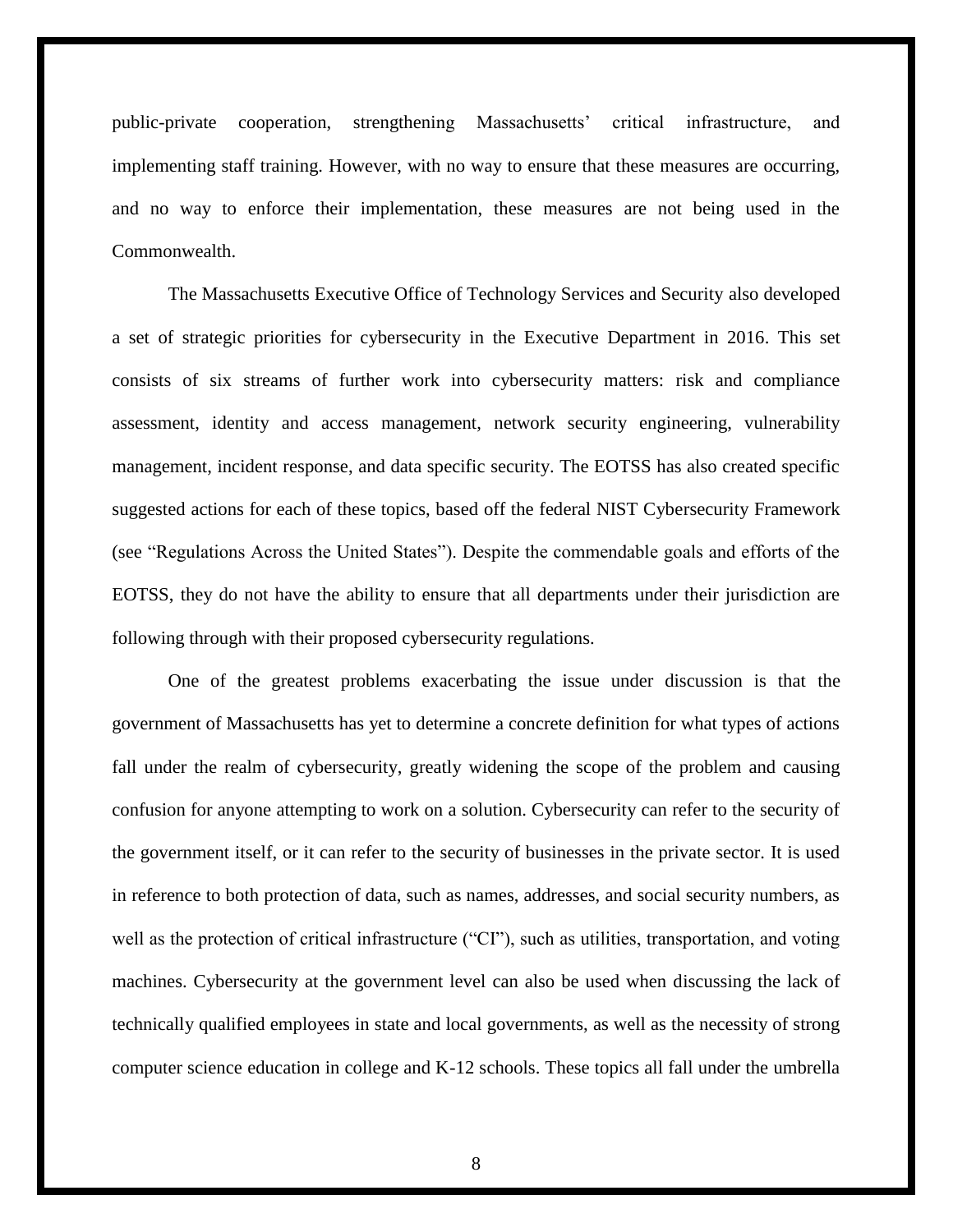of "cybersecurity," yet cover a wide range of subjects, each necessitating experts with very different interests and skill sets.

When it comes to the private sector, businesses are subject to even less regulation, as the impetus to monitor and enforce quality cybersecurity measures as regulated by 201 CMR 17 are left to the jurisdiction of each company. Without a way to ensure that private companies are doing everything in their power to protect the confidentiality and integrity of their users' data, citizens across the Commonwealth are put at risk. Another factor that complicates cybersecurity matters is that in many cases, especially surrounding CI, it is unclear where public jurisdiction ends and where private jurisdiction over cybersecurity matters begins.

As mentioned, the CI in Massachusetts is especially at risk. This category includes electric, gas, and water utilities, voting systems, and transportation and banking infrastructure, and incorporates both public and private organizations. Many cities and towns are running electric, gas, and water utilities on outdated, vulnerable technology especially prone to even basic attacks by semi-committed bad actors. In addition, private contractors working in these fields are allowed to self-certify, making it difficult to gauge how prepared they are for a cyberattack, as well as difficult to make any improvements to existing cybersecurity measures.

The Department of Public Utilities (DPU) regulates water, gas, and electric utilities throughout the commonwealth. Their cybersecurity plan relies on self-certifying and selfreporting, which may leave the citizens of Massachusetts vulnerable to both data loss and utilities disruptions, and has the potential to cause the state's economy to lose millions of dollars in lost revenue. While the DPU has cybersecurity procedures in place, the state has paid little attention to its regulation and enforcement. Transmission facilities, responsible for delivering vital electricity to millions of Massachusetts citizens, are an especially vulnerable element of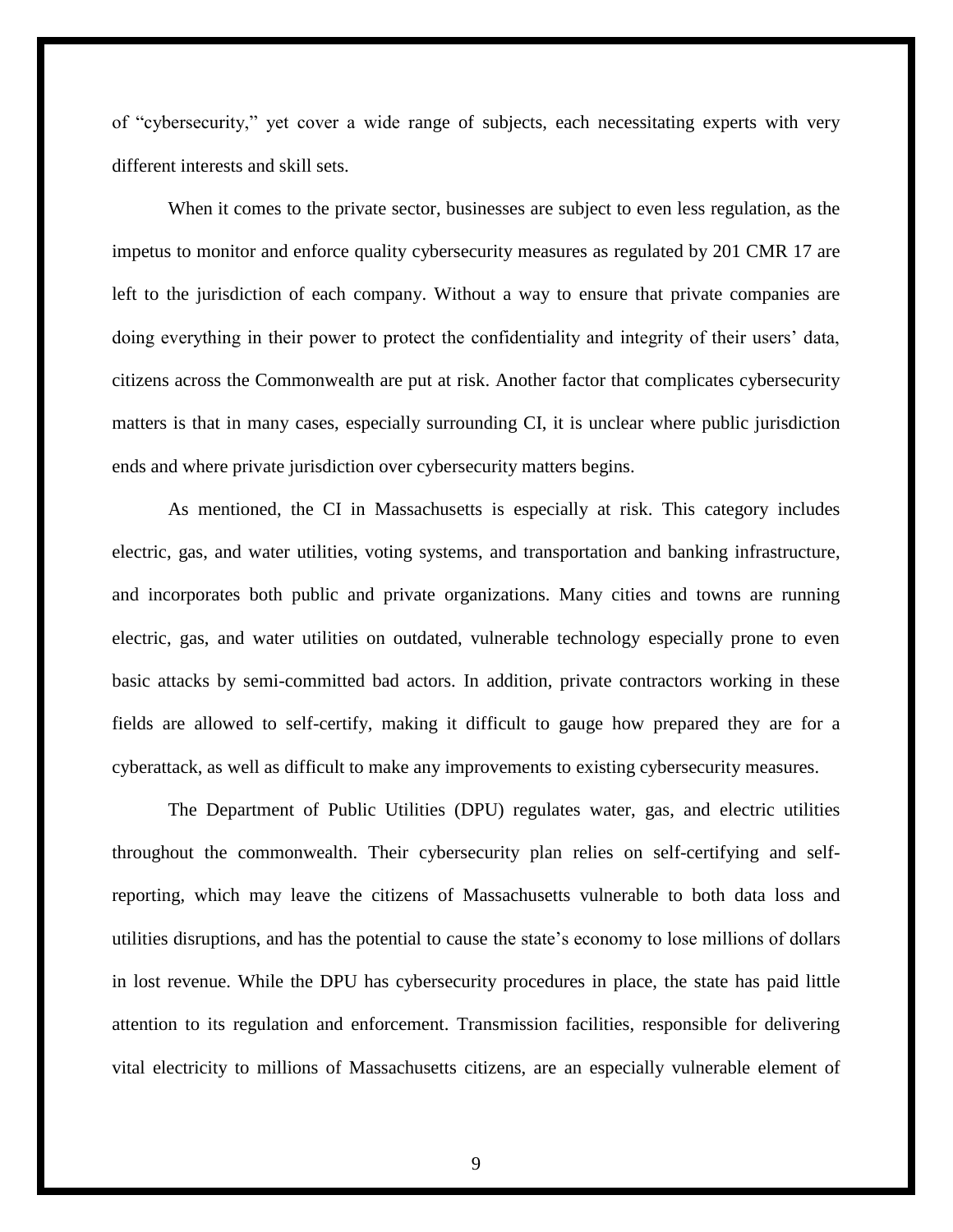Massachusetts' infrastructure. The standards currently used to regulate transmission sites come from NERC CIP (see "Regulations Across the United States"), and only covers facilities that transmit over 100kV. For comparison, the substations that provide for the Boston area typically transmit around 34kV, not nearly enough to trigger NERC CIP attention. By not requiring NERC CIP regulations, transmission sites are exempt from cybersecurity regulation, leaving the cities and towns they service vulnerable to a service disruption. This issue is compounded due to the fact that the majority of transmission sites within municipalities are connected via a transmission line. A hacker with malicious intent could break into a single transformer station with relative ease, and take over the utilities for an entire city or town. Currently, Massachusetts has no way to regulate and ensure transmission stations are prepared for this type of attack.

# <span id="page-9-0"></span>**Regulations Across the United States**

Massachusetts, typically a trailblazer in technological policy, is currently lacking in its cybersecurity plans and tactics. Several other states have successfully implemented cybersecurity plans for both their public departments and private companies conducting business within their state.

California has emerged as a leader in cybersecurity policy amongst states. Their cybersecurity programs focus on updating technology and implementing staff training in order to ensure the state is prepared for cyber threats. They are focusing the majority of their efforts into preparing and training their IT workforce to provide for cybersecurity and deal with cybercrimes.

Iowa is another major player in the cybersecurity arena. They have focused their energy into two main areas: protecting CI and protecting data of state citizens. They have implemented staff training across government sites, collaborated with the private sector, and established and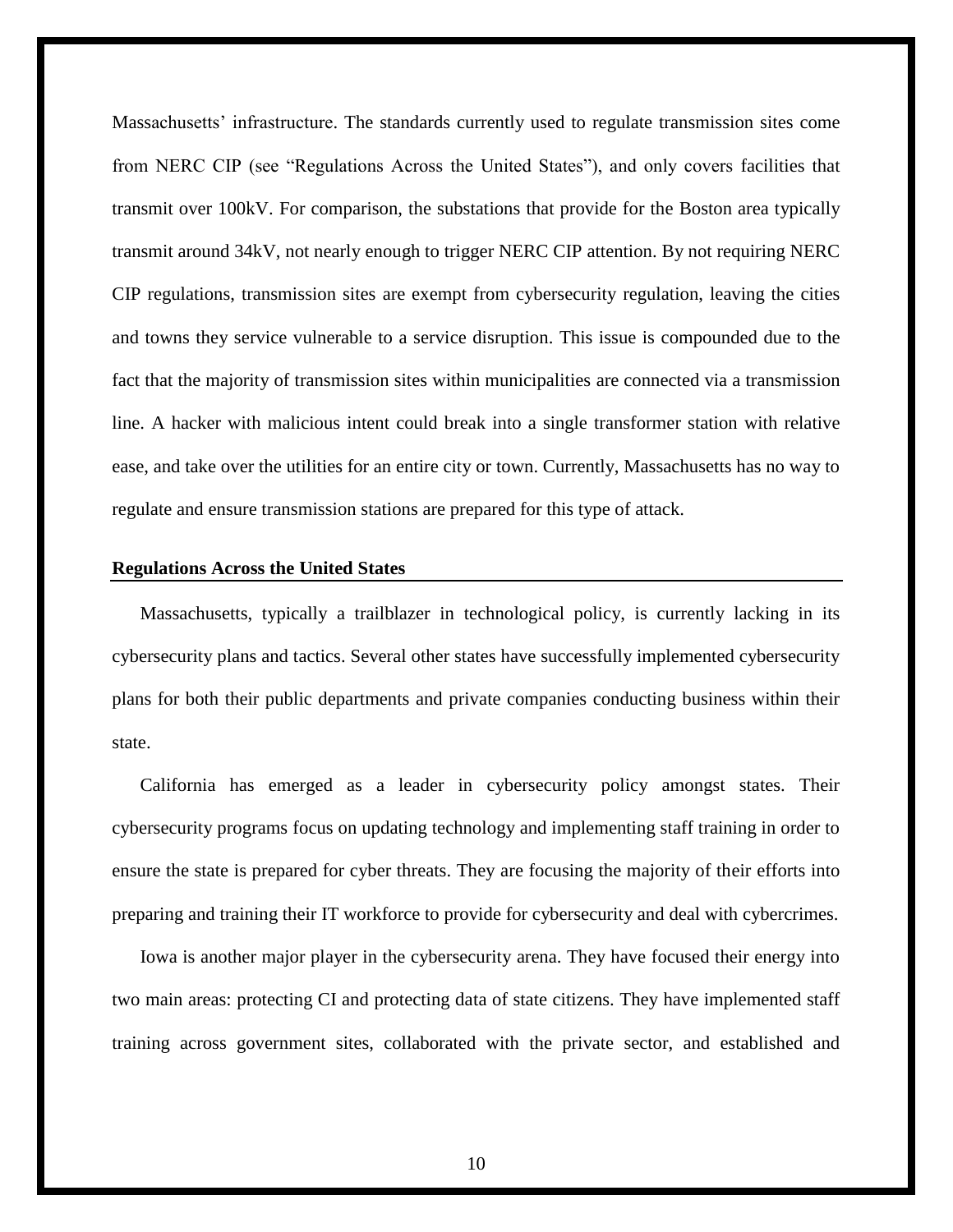implemented emergency response plans for ensuring government and businesses still function during and after a breach.

Virginia's cybersecurity plan is focused on concentrating the various cyber-vulnerable elements of their state government into a single, more easily defendable location. This includes developing a single user identification system for their state, updating their technology, and implementing consistent monitoring and testing of their cybersecurity systems.

In addition to regulation done by the states, the federal government has provided a list of guidelines to help states, individuals, and private companies assess and improve their cybersecurity measures. The largest and most comprehensive of these guidelines is the National Institute of Standards and Technology (NIST) cybersecurity framework. Updated in 2018 and used by 20 states and 30% of major American organizations, the NIST framework is a comprehensive set of guidelines that assist companies and governments in assessing the status of their cybersecurity, determining reasonable goals for cybersecurity improvements, and providing concrete steps and resources in order to reach those goals. The Federal Energy Regulation Commission (FERC) is responsible for regulating the cybersecurity preparedness of utilities in the United States. In 2006, FERC certified the North American Electric Reliability Commission (NERC) to create the regulations for utility departments. NERC regulations, while comprehensive, are neither required nor enforced. In addition, as mentioned in the "Significance" section of this report, they do not apply to every utility used by in the Commonwealth, only those that generate a certain amount of power or supply service to a certain number of people.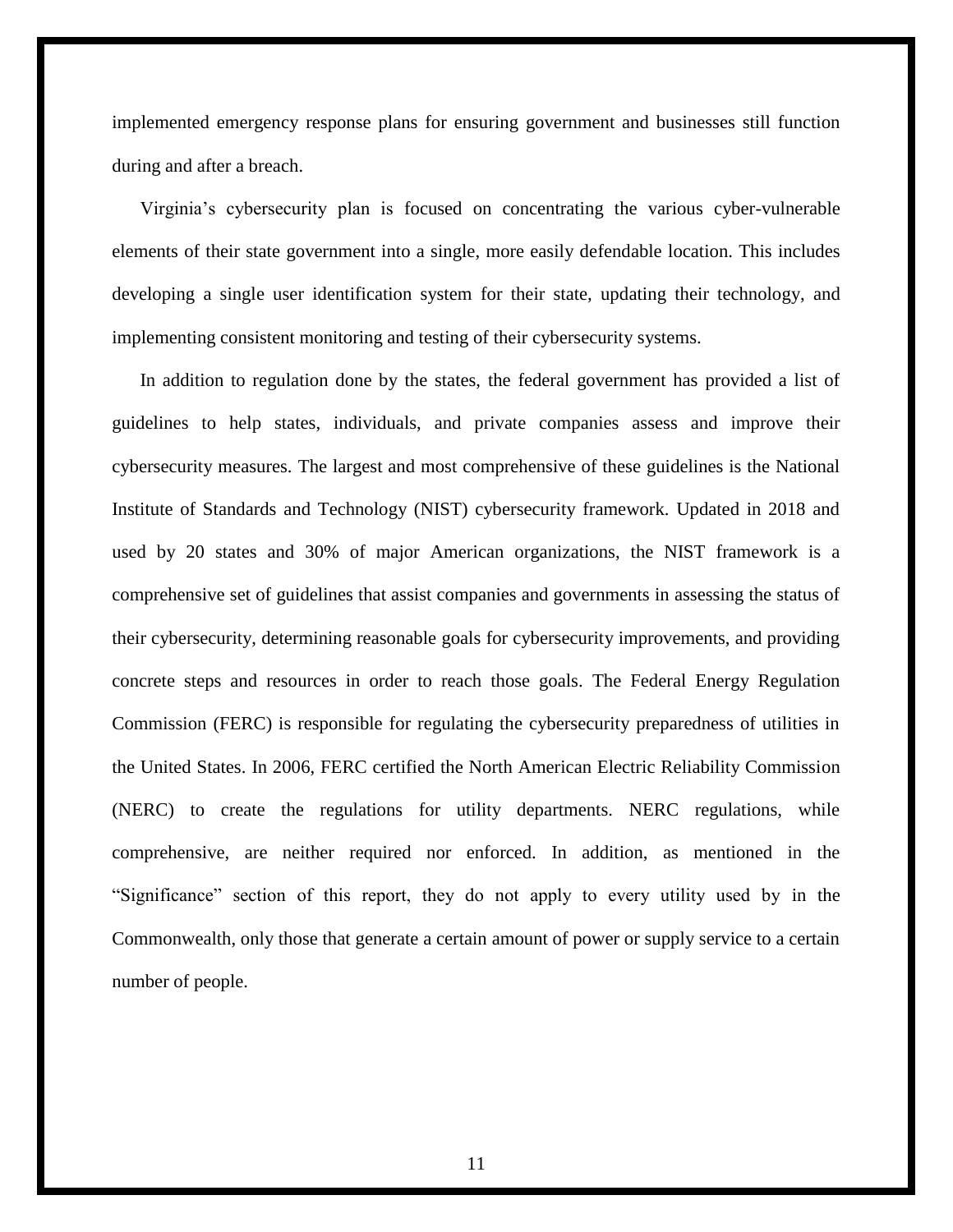# **II. MEETING HISTORY**

#### <span id="page-11-0"></span>**Meeting #1 – June 6, 2017**

The Committee first met to review the Committee's purpose and to identify public-sector areas of concern. These areas included evaluating existing systems and protocols, protecting data from criminals, understanding motivations for cybercrime, and determining funding needs. The Committee also recognized the need to support the private sector in cybersecurity matters.

The Committee identified several potential site-visit hosts, including both public and private sector organizations. These included the Massachusetts Executive Office of Technology Services and Security (EOTSS), National White Collar Crime Center (NW3C), and Pricewaterhouse Coopers (PwC) Cybersecurity Division.

#### <span id="page-11-1"></span>**Meeting #2 – October 3, 2017**

The Committee spent the first hour meeting with Mr. Christopher W. Kelly, Director of the Massachusetts Attorney General's Digital Evidence Laboratory. Mr. Kelly discussed several challenges facing both public and private entities concerned with security and provided several ideas for future legislation. His expertise comes from an ex post perspective—his office evaluates computer systems, mobile devices, social media, and open data pertinent to ongoing investigations.

Mr. Kelly identified inadequate resources as the single most critical challenge his office faces in their daily operations. The hardware and software needed to run digital forensic investigations are expensive, and qualified individuals can easily find better pay from the private sector. Training for new staff is also prohibitively expensive given his office's current budget.

Another main concern of Mr. Kelly's is the scope of the problem. "Cyber" is a nebulous concept that needs to be clearly defined to set the bounds of any issues the Committee will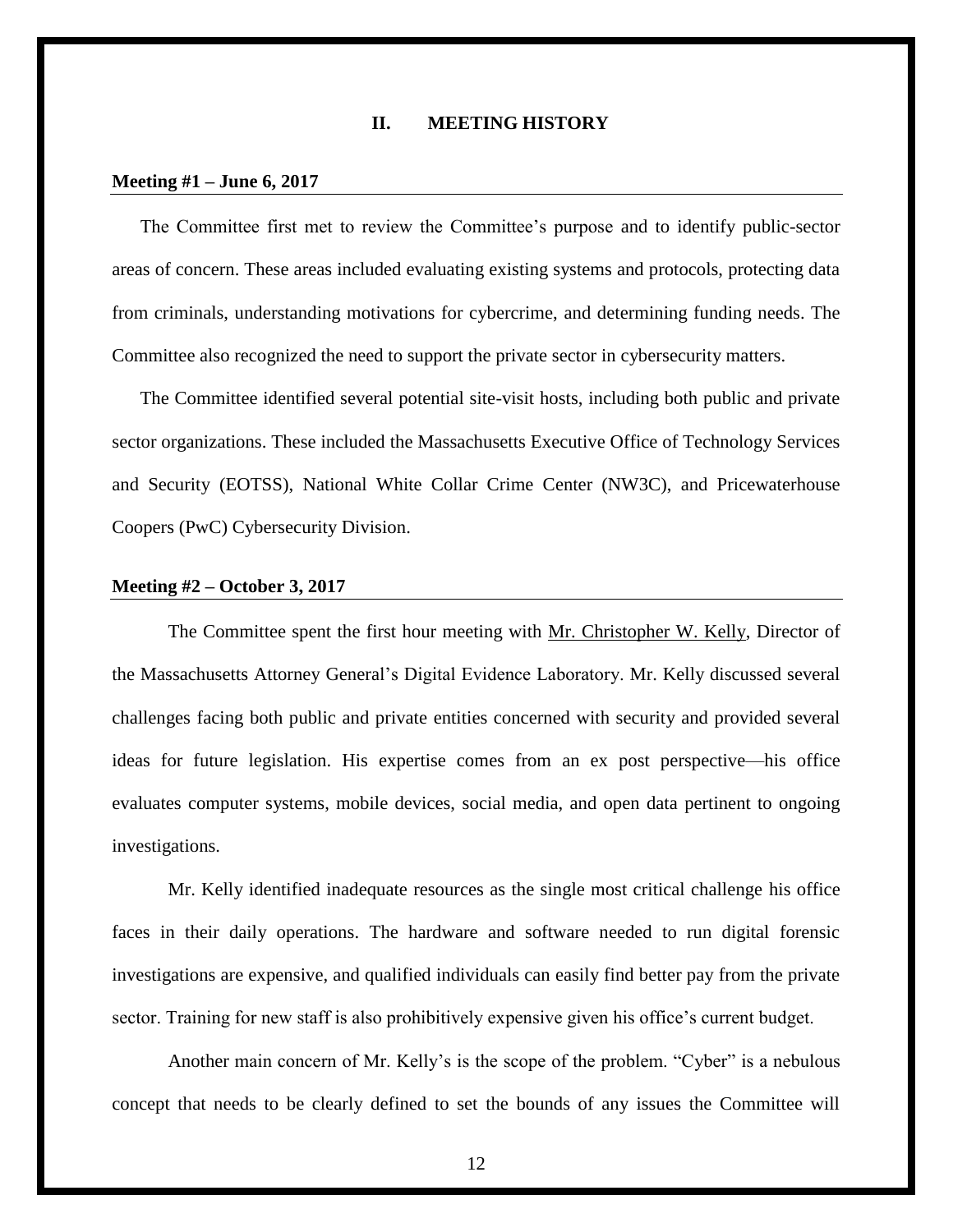address. Mr. Kelly identified two main areas that fall under the "cyber" concept and are in dire need of protection: critical infrastructure (water and electric utilities, 911 response, etc.) and data (personally identifiable information ("PII"), social security numbers, etc.).

Mr. Kelly proposed several legislative solutions to begin addressing these concerns. First, he noted that there is presently no monitoring of companies' use of legally mandated data encryption. Firms may be fined after a breach, but at that point the harm has been done. Next, he noted that  $3<sup>rd</sup>$  party vendors charge state agencies up to \$2,000 to decrypt a device—a prohibitively high cost that could benefit from regulatory measures. He also recommended revising M.G.L. ch. 266, S 120 for clarity; perhaps modeling changes off California's aggressive statutory regime (see "Regulations Across the United States").

The Committee next heard from Mr. Dennis McDermitt, Chief Security & Technology Officer of the Executive Office of Technology Services & Security. Mr. McDermitt has spent his 20-year professional career leading cybersecurity organizations in both public and private sectors, working with weapons systems, financial systems, and both critical infrastructure and sensitive data. Mr. McDermitt described the dynamic nature of cybersecurity, delineated between compliance and readiness, and provided several ideas for future legislation.

Mr. McDermitt identified three dimensions of cybersecurity: confidentiality, integrity, and availability. Integrity here refers to the need to maintain public trust in critical institutions such as healthcare and financial service providers. Availability concerns the assets that are susceptible to hacks, including cars, building heating and cooling systems, and utilities, and the unsuspecting assets that may be used to initiate an attack. For example, Mr. McDermitt discussed a recent Denial-of-Service attack that used internet-connected thermostats to flood a U.S.-based internet service provider with superfluous requests for information from servers, blocking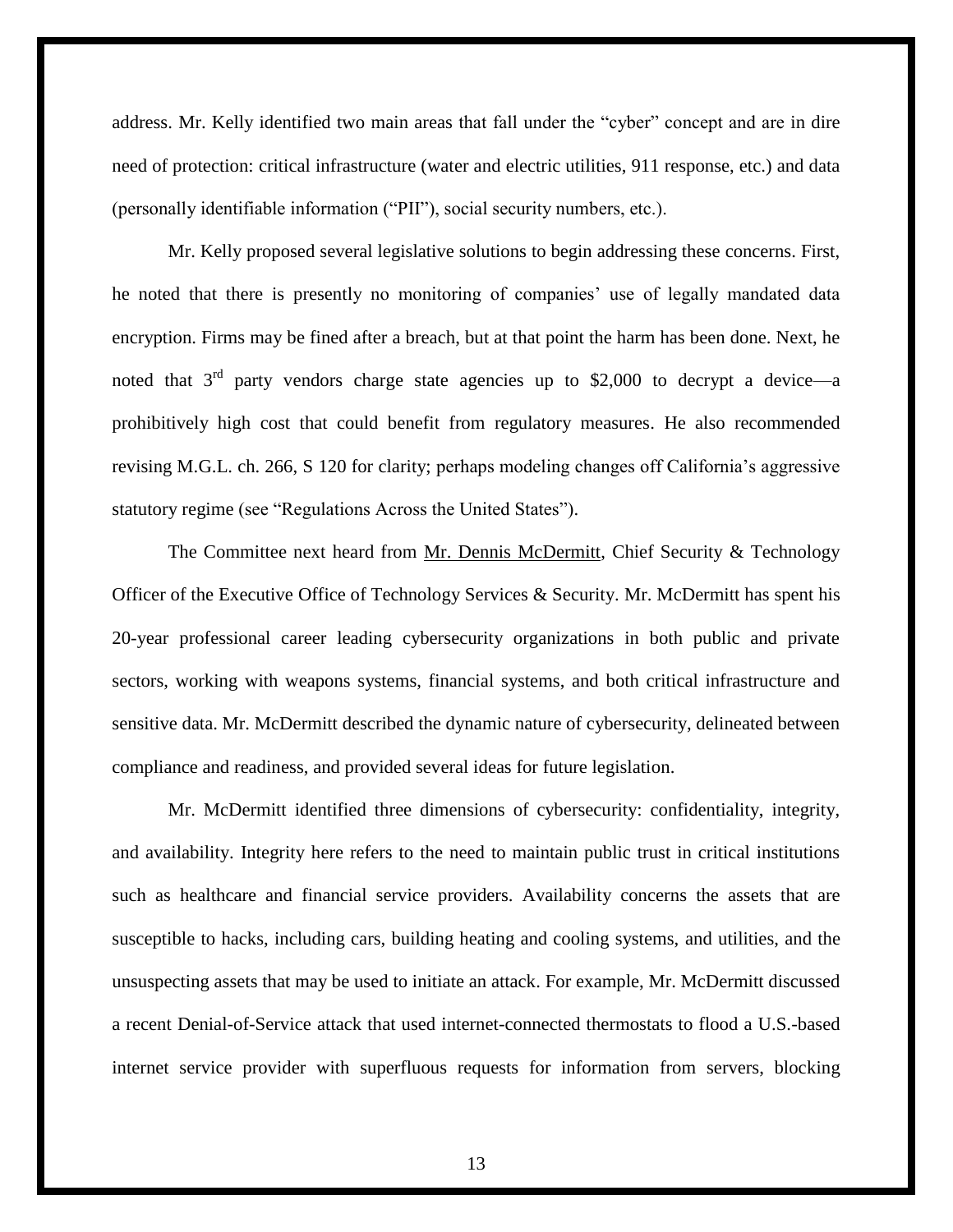legitimate server requests and shutting down the service provider for several minutes. He next identified the main targets of cybercriminals: data, for use in identity theft; cybercrime, or multidimensional use of data for nefarious ends; and critical infrastructure, including utilities, internet-connected services, and election systems.

Mr. McDermitt also made a number of recommendations for actions that can reduce cybersecurity risk. First, he noted the importance of critical infrastructure as a high-priority item, given the grave real-world consequences of those systems becoming unavailable. Along those lines, he discussed the benefits of regular testing of utilities' cyber-infrastructure. Next, he recommended implementing the white-hat hacker approach to cybersecurity, which involves a friendly actor attempting to breach an organization's digital assets and providing a report that allows for the organization to patch deficiencies, a process also known as "red teaming." He also described the importance of election infrastructure, but noted that such infrastructure falls within the purview of the Secretary of the Commonwealth.

The second hour of the meeting included the Committee discussing the information provided by Mr. Kelly and Mr. McDermitt.

#### <span id="page-13-0"></span>**Meeting #3 – October 17, 2017**

The Committee spent the first hour meeting with Mr. Brandon C. Brin, IT Director for Legislative Information Services ("LIS"). Through his work with LIS, Mr. Brin has gained invaluable expertise in the data security field, and was invited to speak on the topic at the National Conference of State Legislatures ("NCSL") 2017 Legislative Summit. During the course of the meeting, Mr. Brin provided the Committee with multiple suggested areas of focus. His proposal identifies a wide array of areas that deserve the Committee's attention.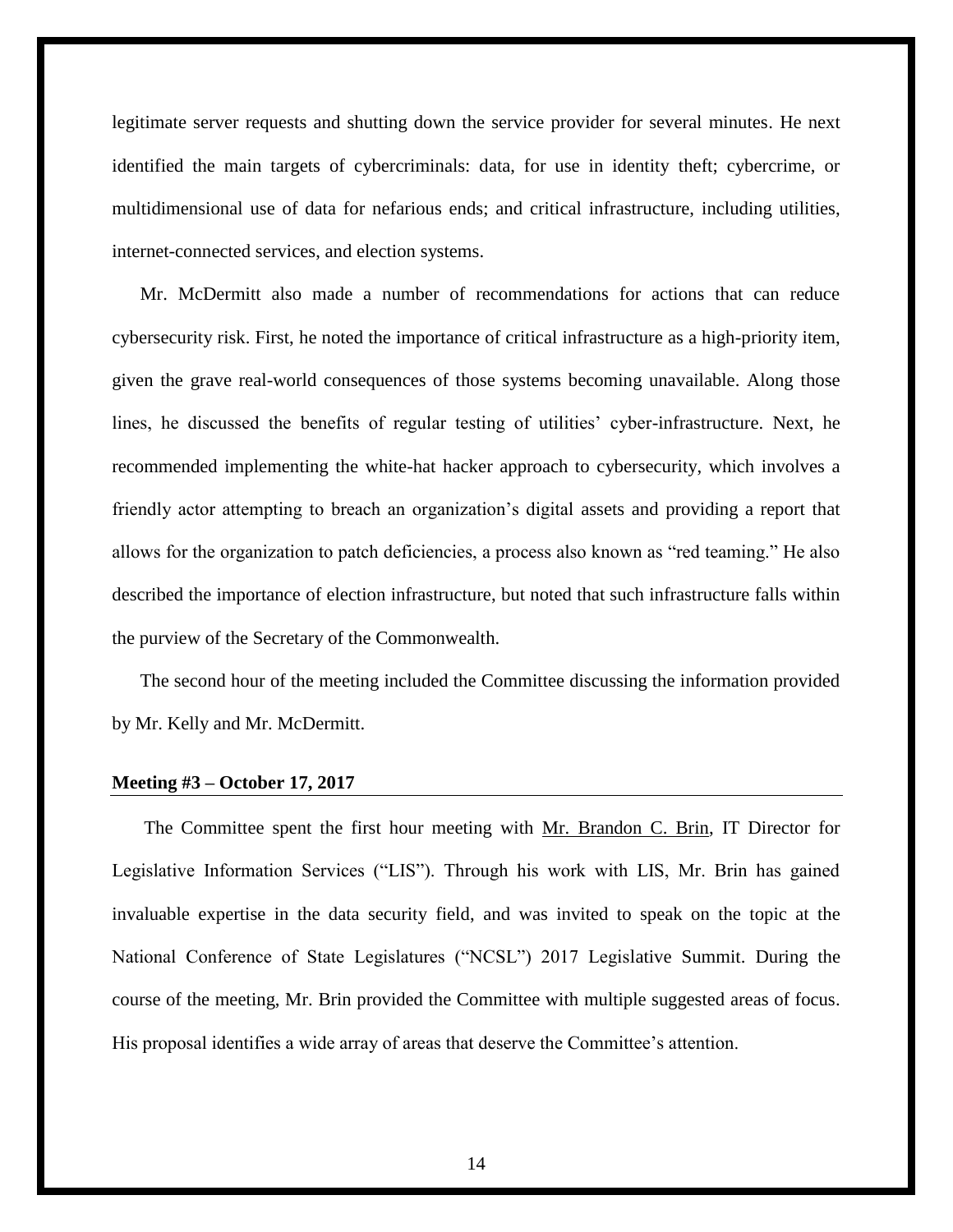The first area identified was consumer awareness surrounding cybersecurity concerns and public disclosure of data and system breaches. Mr. Brin recommended that the Committee should pursue a policy of increasing public awareness regarding identity theft, digital extortion, and online fraud. An important part of this policy is developing the requirements for privatesector data breach reporting. In order to preserve full transparency and preserve the public trust, breaches must be reported to law enforcement, regulatory agencies, and ultimately consumers. Analyzing the response to prior cybersecurity breaches may also yield valuable insight into how such policies should be structured.

Cybersecurity training and cybersecurity education in schools was the next area of focus Mr. Brin discussed. He suggested that comprehensive cybersecurity education should begin in elementary and secondary schools, and that the public school curriculum should incorporate cybersecurity-related topics into any STEM-focused curriculum initiatives currently under implementation. In addition to education, Mr. Brin also went over recommendations surrounding public and private sector employees and training regimens. Guidelines establishing training for state and municipal government employees, especially those handling financial transactions or sensitive personal information, should be developed and implemented. In addition, private sector employee training should also be addressed by the Committee. While 201 CMR 17.00 mandates training for private-sector entities handling personal information, there is currently no method of enforcing the regulation's requirements, a grave vulnerability that should be addressed in future legislative discourse. Mr. Brin suggested that the regulations in 201 CMR 17.00 should also be expanded upon to respond to industry-specific concerns and to increase the visibility of cybersecurity awareness.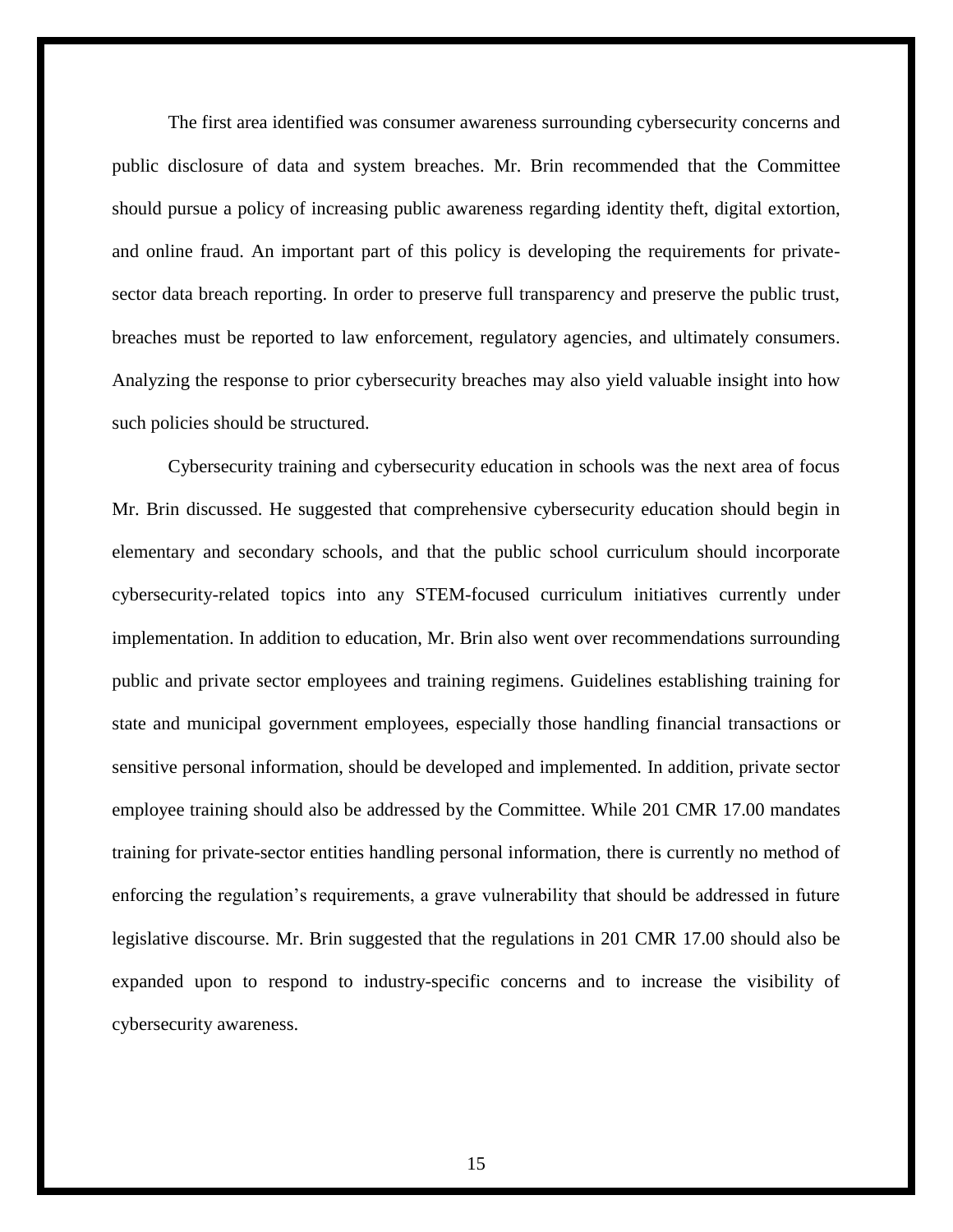The next area addressed was private and public sector engagement, including engagement between industry and government as well as engagement between academia and government. Mr. Brin recommended a highly centralized cybersecurity coordination effort, where a single entity would be charged with coordinating information sharing across state and municipal agencies, assisting with private-sector engagement, and identifying best practices to be widely implemented. This type of partnership is especially critical when it comes to private infrastructure providers, who need to have a close working relationship with government entities to ensure they are prepared to protect these high-value targets. These infrastructure providers should similarly have an emergency response plan. This plan should be developed in coordination with an array of stakeholders to prepare for "worst case scenarios" and subsequently tested and updated to ensure effectiveness. The government should also partner with academics focusing on cybersecurity research within Massachusetts, supporting their work by creating a safe atmosphere with which to come forward about vulnerabilities in existing systems. Researchers should be empowered to notify government agencies and individuals of these flaws without fear of legal repercussions.

In addition to protecting personal data and developing cybersecurity contingency plans, Mr. Brin stressed the importance of empowering law enforcement, investigators, and prosecutors to deal with the growing influx of cybercrime, defined as crimes which leave a digital evidence trail or take place primarily over an internet-connected device. Law enforcement agencies may need unique training and additional resources to combat cybercrime. When it comes to the court system the decentralized nature of internet-based crimes makes prosecution difficult, a hurdle which may be addressed via legislation that is responsive to these modern crimes.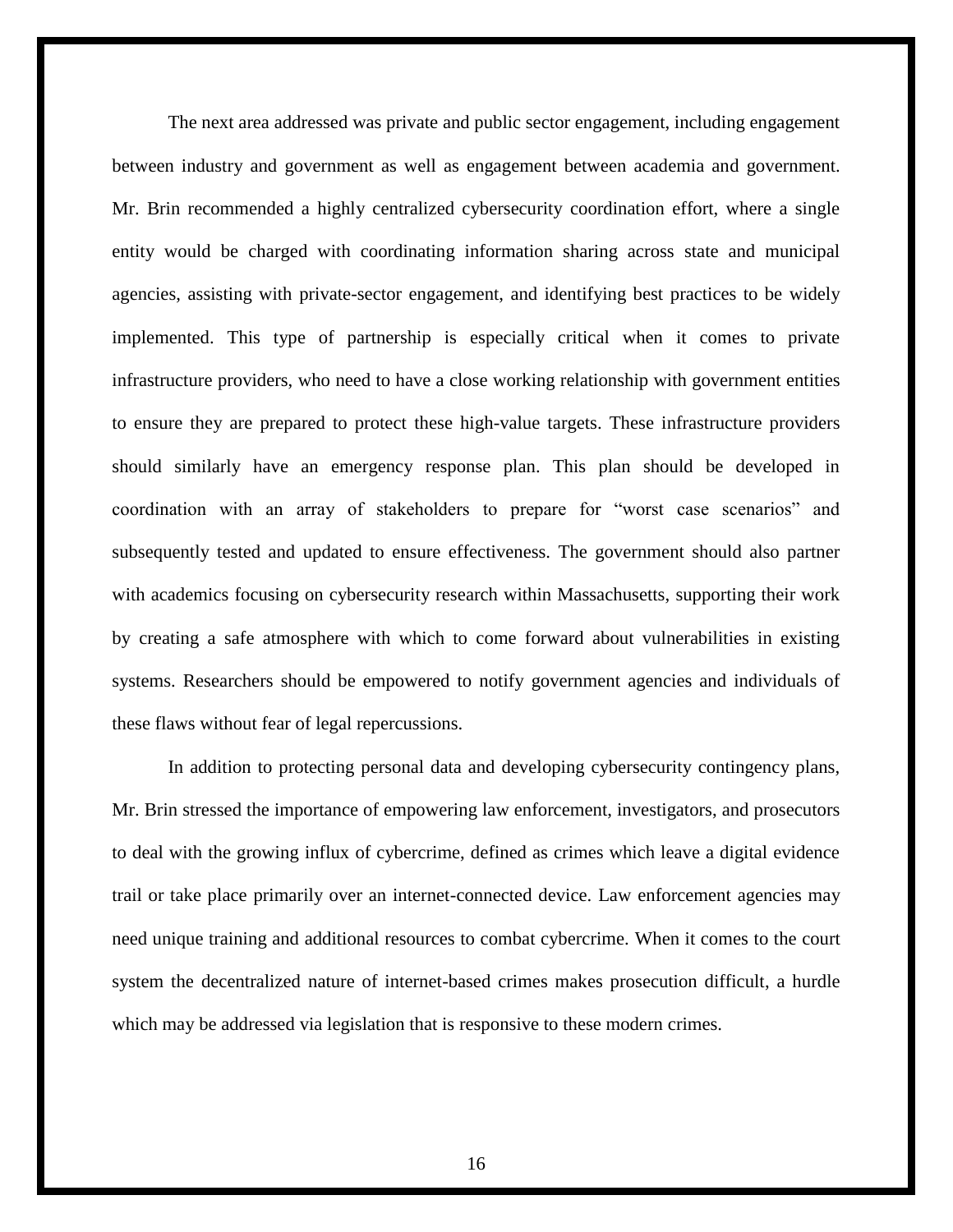The final topic discussed focused on coordination within the state government and within critical government agencies themselves. Interagency engagement, baseline security standards, and training are all necessary to ensure institutional preparedness. Government agencies, much like private sector entities, need comprehensive emergency response plans with separate plans to deal with the various types of cybersecurity-related threats. These plans uniquely require interagency and intra-agency coordination, short and long term continuity plans to keep services available during an emergency, and backup communication plans that do not rely on internet and cellular phone networks.

#### <span id="page-16-0"></span>**Meeting #4 – November 8, 2017**

The Committee discussed the scope of the Committee's subject matter, distilling which issues are to be addressed by the state and which issues are already covered by federal statutes and regulations; potential regulatory requirements in the prevention, detection, and response phases of a cybersecurity plan; and which existing, or perhaps new, state agency or agencies will have jurisdiction over public sector cybersecurity.

First, the Committee identified three principal areas of concern: State and Municipal Critical Infrastructure, Non-State Critical Infrastructure, and Information Privacy. Decisions on what to address in future legislation will require coordination with federal statutes and regulations to prevent unwanted redundancy and fill any gaps.

Next, the Committee identified potential regulatory requirements relevant to cyberattacks, including mandatory training for state employees involved in infrastructure protection. Another regulatory approach involves mandating a testing protocol where a friendly actor attempts to hack into certain computer systems to test their cybersecurity protocol efficacy and identify gaps that need to be addressed, a process known as "red teaming." Regulatory requirements can also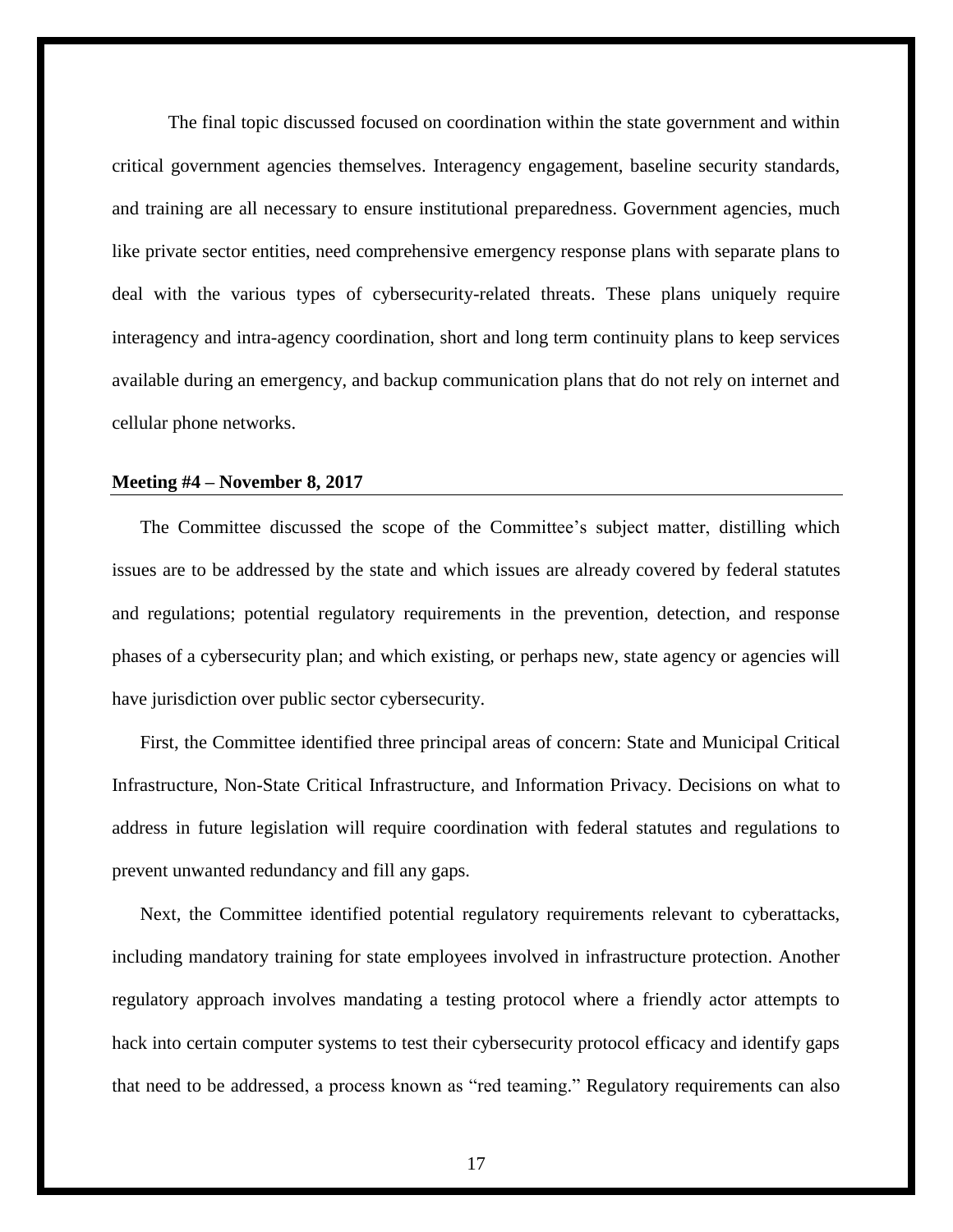be implemented to mandate that organizations implement detection procedures and develop a response plan that guides the organization's post-breach response.

Finally, the Committee considered how to delegate responsibility for implementing a cybersecurity regulatory regime. Options included: creating a new agency, empowering an existing agency with additional authority over cybersecurity issues, and empowering an existing agency with additional authority over cybersecurity issues by decentralizing the process via the assigning of authority to multiple relevant agencies. This last approach facilitates industryfocused specification by allowing for varying requirements in order to meet the needs of a given sector. This recognizes that different industries use different types of data and have different types of infrastructure such that the regulators that monitor a given industry may need unique skills that are not relevant to other industries.

# **III. RECOMMENDATIONS AND NEXT STEPS**

<span id="page-17-0"></span>The Special Senate Committee on Cyber Security Readiness offers the following recommendations:

# **Standing Joint Committee**

The Legislature should establish a new Standing Joint Committee on Cybersecurity to review and propose legislation. An increasing amount of legislation will concern infrastructure protection and data privacy, and it is essential that a committee with a permanent charge is established to advise the Legislature on these matters.

# **Cybersecurity Control and Review Board**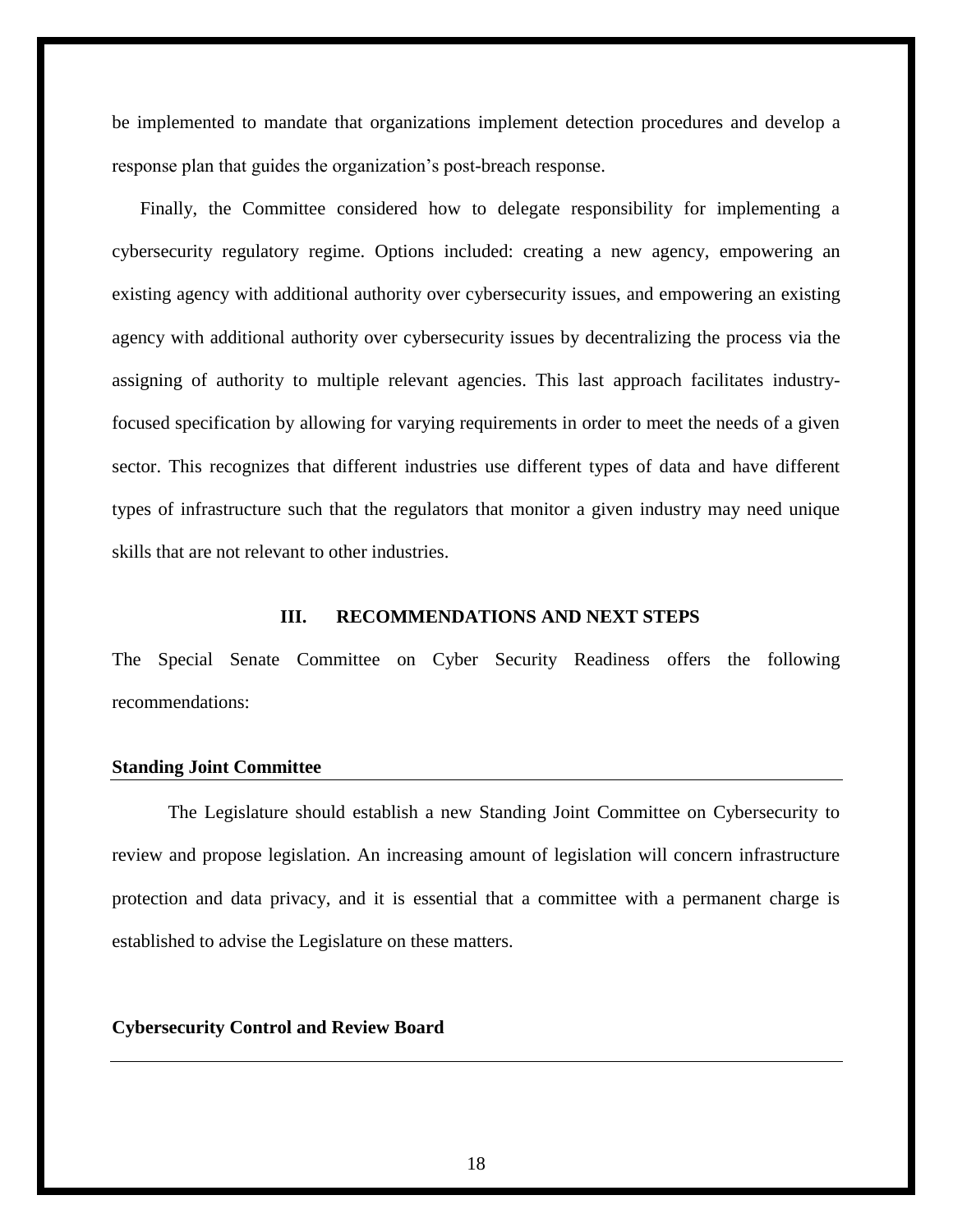The Legislature should establish a Cybersecurity Control and Review Board ("CCRB") in order to regulate and oversee cybersecurity matters in the commonwealth. The CCRB would be a 5-member advisory board comprised of individuals knowledgeable about sector-specific cybersecurity matters. The proposed list of sectors include: business, financial, health, utilities, and a general cybersecurity specialist. The CCRB will report to the new Secretariat and will provide the Legislature with recommendations for legislation, capital allocations, and infrastructure needs related to cybersecurity issues across the Commonwealth.

The CCRB's roles and responsibilities are as follows:

- 1. The CCRB will conduct a study of Massachusetts' current cybersecurity measures.
	- i. They will conduct the study for the Massachusetts government.
	- ii. They will provide resources and assistance to any private companies seeking to assess the strength of their cybersecurity preparedness.

2. The CCRB will create, adopt, and review regulations for:

- i. Data protection standards;
- ii. A recommended standard cybersecurity accreditation classification;
- iii. A model protocol for responding to data breaches;
- iv. Cybersecurity curriculum initiatives for elementary, middle, and high schools, to be reported to the Massachusetts Department of Elementary and Secondary Education (DESE);
- v. Minimum training standards for public and private employees; and
- vi. Recommended state standards for future software acquisitions by public agencies.
- 3. The CCRB will enforce the above determined guidelines in Massachusetts government offices and state-accredited corporations.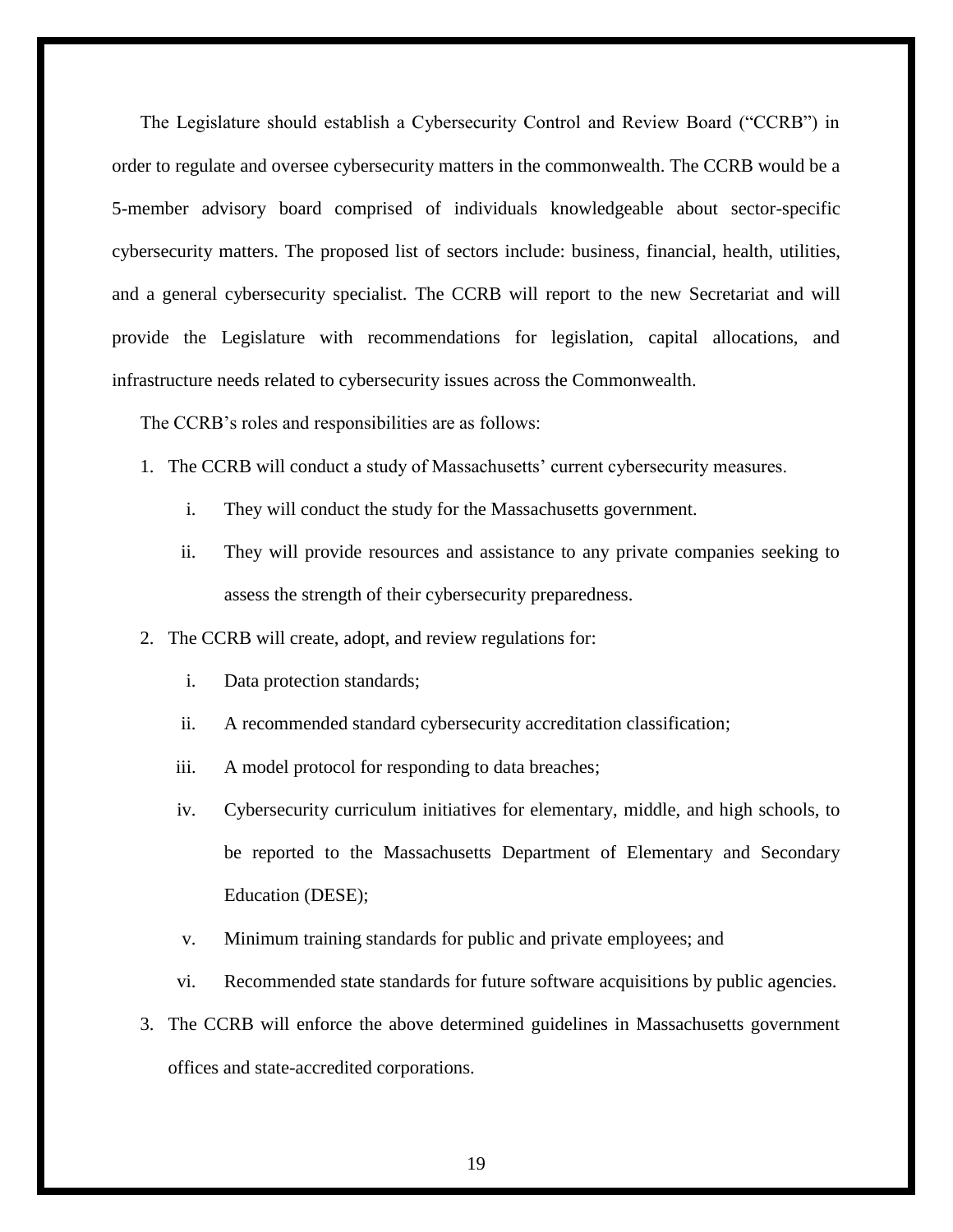- 4. The CCRB will continuously test, monitor, and improve the strength of Massachusetts' cybersecurity in both state and municipal government offices and businesses approved by the state as cyber secure.
- <span id="page-19-0"></span>5. The CCRB will develop and implement mandatory self-auditing standards for private corporations and public agencies entrusted with protecting data and critical infrastructure.

# **Appendix A – Senate Order No.2060**

Ordered, that there shall be a special committee on the part of the Senate on cyber security readiness. The committee shall consist of 5 members of the Senate, 4 of whom shall be appointed by the President of the Senate and 1 of whom shall be appointed by the Minority Leader of the Senate. The committee shall review and make recommendations for the state to improve its cyber security readiness, enhance technological responses to homeland security and public safety threats, and further protect financial, medical and other sensitive information. The committee shall file its report, with any recommendations for legislation, with the clerk of the senate by March 30, 2018.

# **Appendix B – Meeting #1 Agenda**

# <span id="page-19-2"></span><span id="page-19-1"></span>**Agenda**

- 1. Welcome
- 2. Purpose of the Committee
	- a. High-profile cybercrimes (Sony, DNC Hack, Target)
	- b. Increased vulnerability
- 3. Areas of Interest Public Sector Concerns
	- a. Evaluation of existing cybersecurity systems, protocols
		- i. Interagency collaboration/consistency (state-state, state-federal)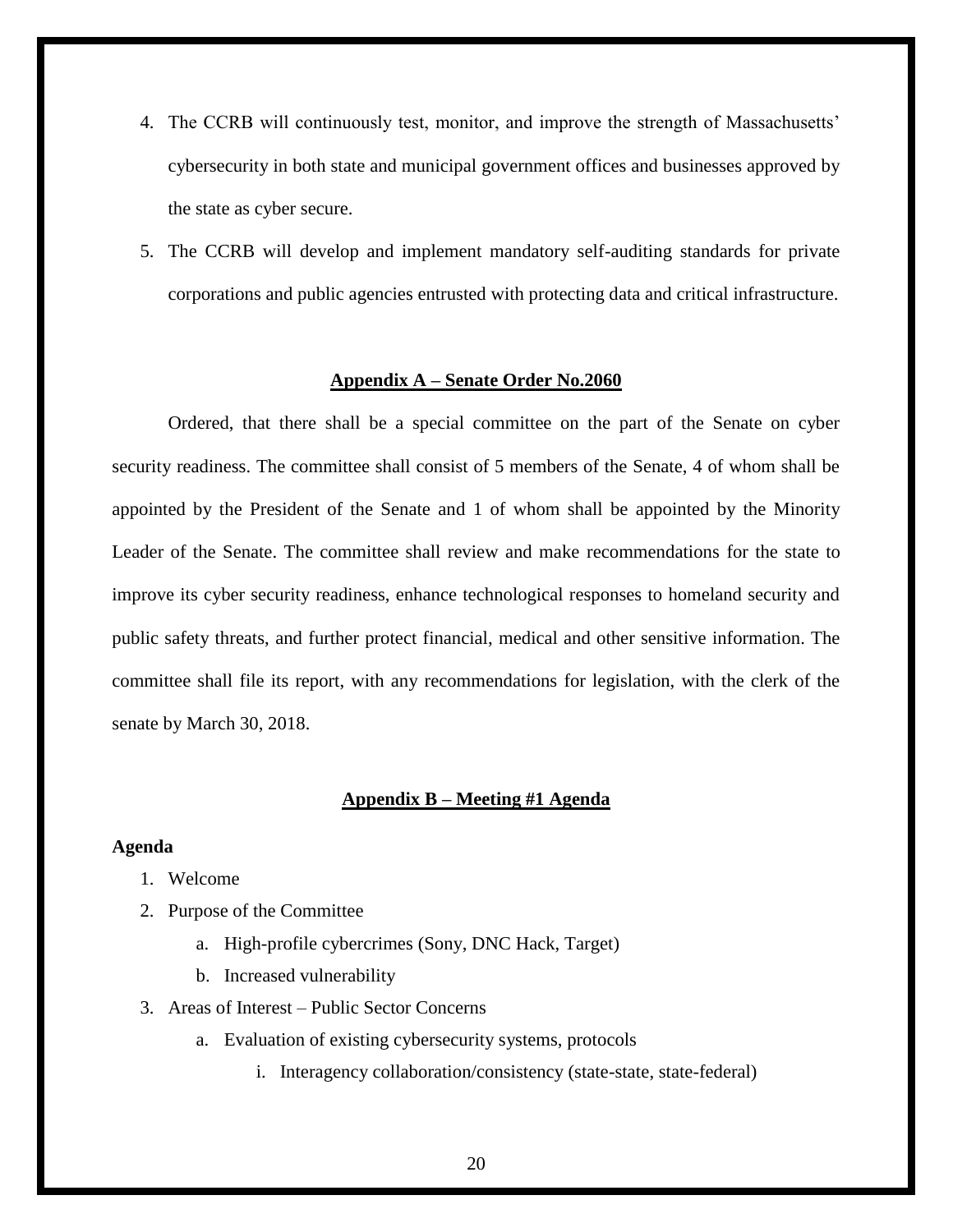- b. Data protection from criminal use data is valuable in and of itself, and as a means to further fraud
	- i. Internal threats
		- 1. Both active internal breaches and "risk-conscious" workforce
			- a. Government owned devices vs. personal devices
			- b. Social media as a possible entry point
		- 2. Leveled security privileges, matching requirements

# ii. External threats

- 1. Targeted attacks vs. large scale
- 2. Attacks on outside industries (financial, healthcare, energy) could leave us vulnerable in other areas
- 3. Methods are quickly increasing in sophistication
- iii. Third-party (i.e. state contractors)
- c. Cybercrime as a service/cyber-terrorism attacks—aim is disruption
	- i. Protections vs. responses
	- ii. As potential for cybercrimes increases, there will be individuals who offer the technical cybercrime expertise to others for a price
		- 1. Targets could be government, businesses, individual citizens
- d. Budgetary needs—short and long term
- e. Non-Public Sector Cybersecurity Concerns
	- i. Private consumer data
	- ii. Broader internet privacy issues
- 4. Additional Areas of Interest—Any suggestions?
- 5. Potential Meetings or Site-Visits
	- a. MassIT (Office of Information Technology)
		- i. Executive Director Mark E. Nunnelly
		- ii. Took over March 2016, likely has begun or completed much of the analysis about existing cybersecurity that we may want to see
	- b. National White Collar Crime Center (NW3C)
		- i. Congressionally funded non-profit that trains state/local law
		- ii. Tyler Wotring, Cyber Crimes Section Supervisor has offered resources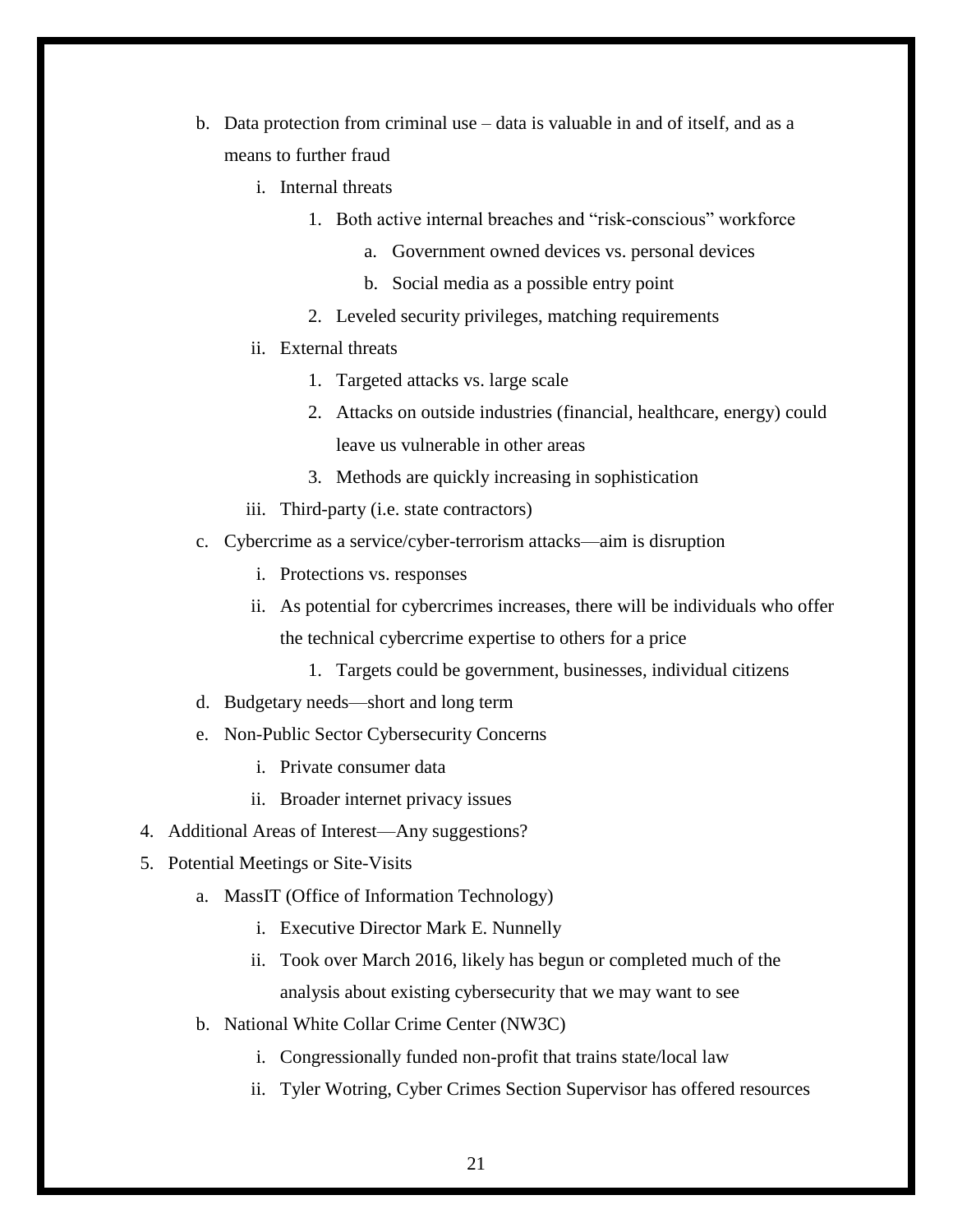- c. British Consulate
	- i. A former officer from GCHQ (Government Communications Headquarters), the primary intelligence gathering agency in Britain, now teaches at the Belfer Center (Harvard, international security and diplomacy, as well as science and technology)
	- ii. Offering their relationships with several British-based companies, some with locations in Boston
- d. Northeastern University Cybersecurity and Privacy Institute
	- i. Set to open this summer
	- ii. Will be led by former Google Director of Engineering (previously Microsoft)
- e. Private Industry—Major concern for many businesses/trade groups
	- i. PricewaterhouseCoopers (PwC)
		- 1. Cybersecurity division that has done work with multiple public agencies inside and outside of Massachusetts
		- 2. Game of Threats—workshop simulation to teach about vulnerabilities and test best practices (MassDOT)
	- ii. Associated Industries of Massachusetts (AIM)
		- 1. Interested in offering assistance on consumer data side
	- iii. Verizon—publishes a yearly report on data breaches

#### 6. Legislation

- a. Handful of cybersecurity specific bills
- b. Many bills that deal with internet privacy and other issues that touch upon cybersecurity issues

# **Appendix C – Meeting #2 Agenda and Notes**

# <span id="page-21-1"></span><span id="page-21-0"></span>**Agenda**

- 1. Welcome
- 2. Guest Presentations
	- a. 12:00pm 12:30pm: Christopher W. Kelly, Director, Digital Evidence Laboratory, Commonwealth of Massachusetts, Office of the Attorney General.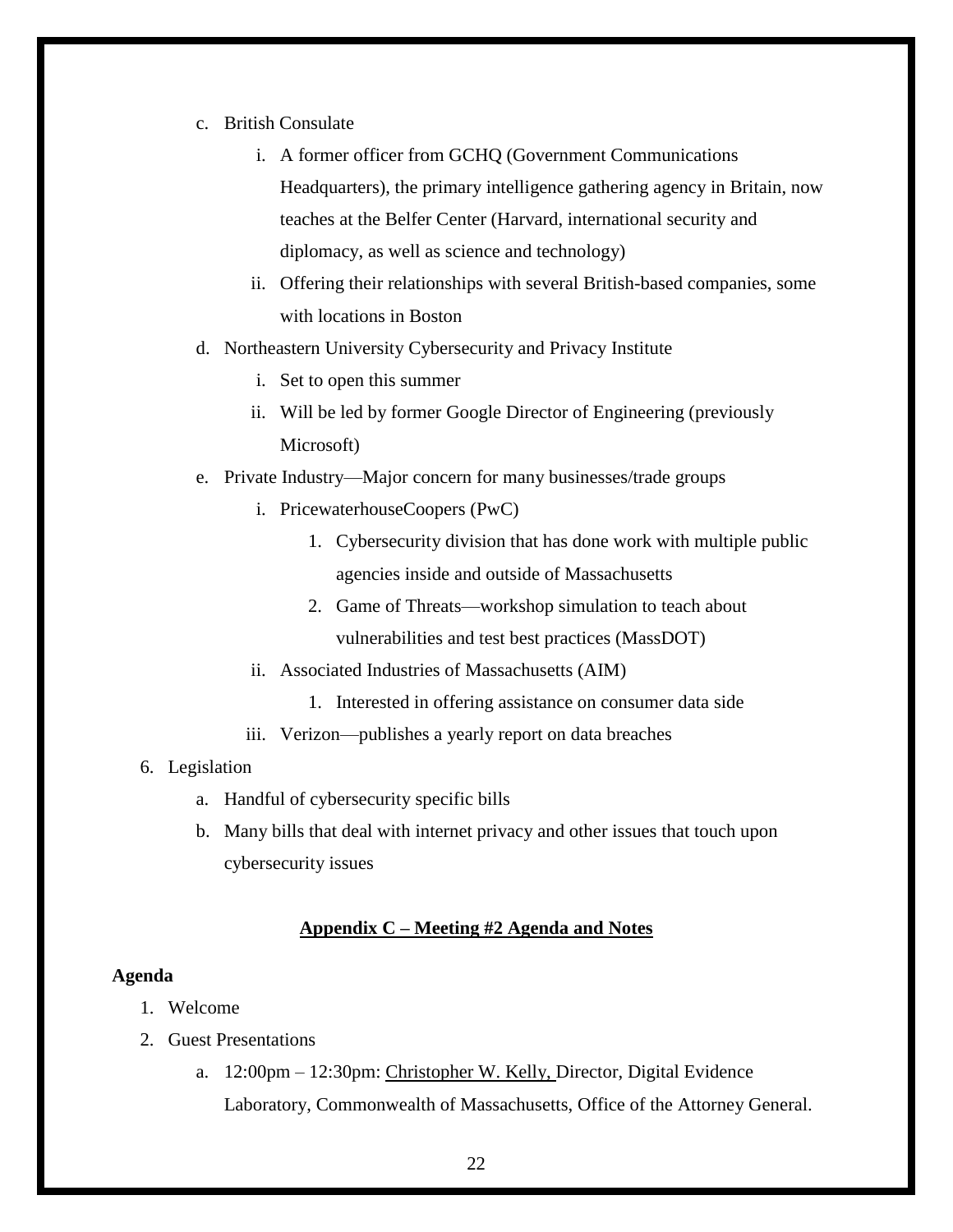- b. 12:30pm 1:00pm: Dennis McDermitt, Chief Security & Technology Officer, Executive Office of Technology Services and Security (EOTSS).
- 3. Discussion and Next Steps
	- a. 1:00pm 2:00pm: Committee discussion regarding future speakers and next steps

# <span id="page-22-0"></span>**Presenter Biographies**

# **Christopher W. Kelly**, *Director, Digital Evidence Laboratory* Office of the Massachusetts Attorney General

Chris Kelly is the Director of the Digital Evidence Laboratory for the Massachusetts Attorney General's Office. In this role, Chris supervises a team of analysts conducting digital forensic examinations of computers, mobile devices, and other technical evidence in the course of criminal investigations. Prior to his appointment to this position, Chris served as Managing Attorney of the Cyber Crime Division for the Massachusetts Attorney General's Office. In that position, Chris not only prosecuted cyber offenses, but also worked with members of the Cyber Crime Division to design and implement priority projects and trainings as set forth in the Massachusetts Strategic Plan for Cyber Crime. Before joining the Attorney General's Office, Chris worked for the Suffolk County District Attorney's Office, where he built and ran the current Computer Forensic Laboratory. During his tenure in Suffolk, Chris prosecuted cybercrime cases and worked actively on digital aspects of all types of criminal investigations. Chris holds several digital forensic certifications including the GCRA, DFCP, CCE, CCME, EnCE, and CCLO/CCPA. He is a regular speaker on topics related to digital forensics and cybercrime investigations. Additionally, Chris serves as an instructor and performs curriculum development for the United States Secret Service's National Computer Forensic Institute in Hoover, Alabama. He is an adjunct professor of digital forensics at Bunker Hill Community College in Boston. Chris serves as a leader or active member of several professional associations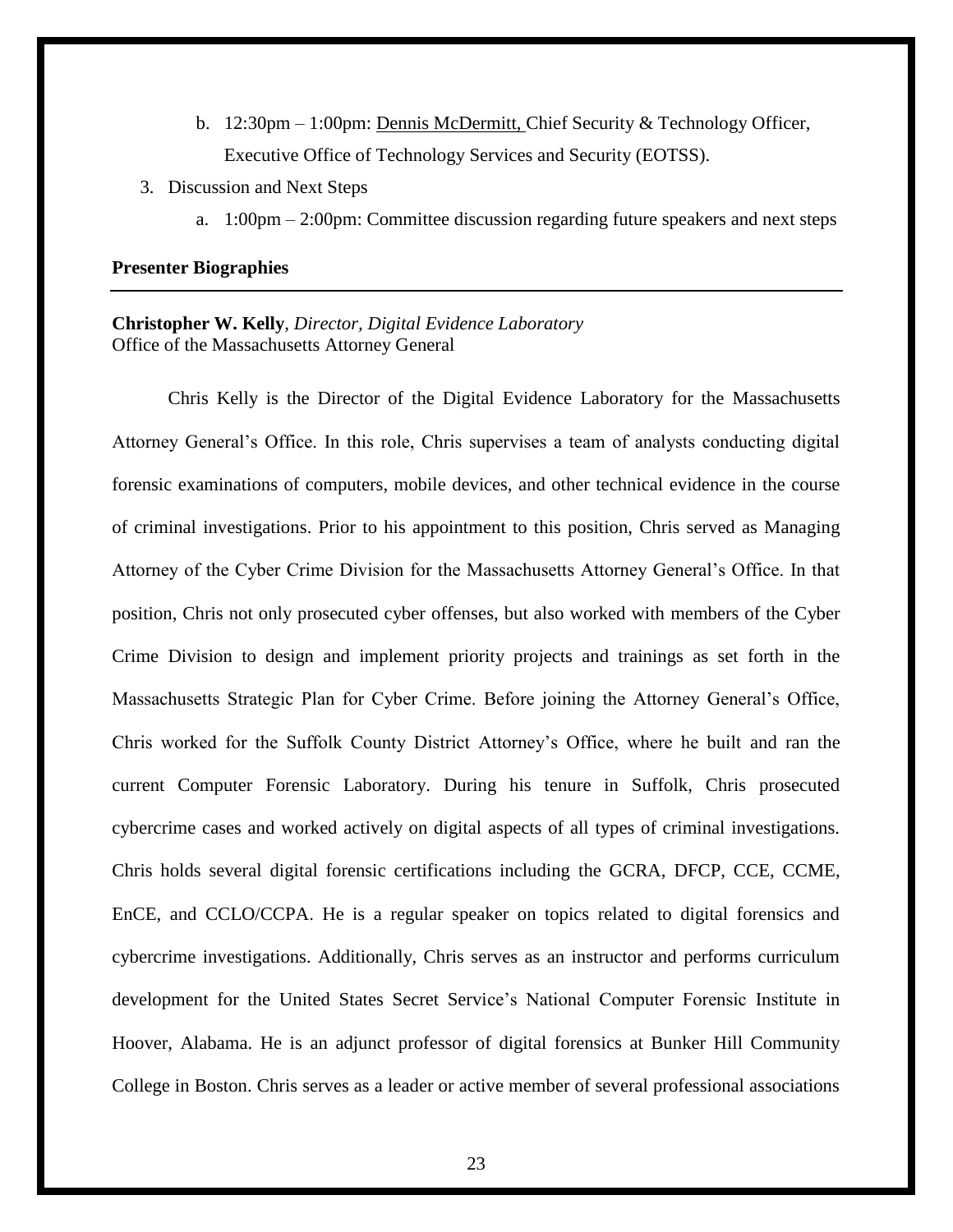including the High Technology Crime Investigation Association, International Association of Chiefs of Police Cyber Crime and Digital Evidence Committee, High Tech Crime Consortium, and American Academy of Forensic Science Digital and Multimedia Sciences Section. Chris is a member of the Accreditation Task Group for the National institute of Standards in Technology's Digital Evidence subcommittee of the Organization of Scientific Area Committees for Forensic Science. He also sits on the editorial board for the Journal Digital Investigation, and reviews articles for the Journal of Digital Forensics, Security and Law. Chris earned bachelor's degrees in psychology and political science from Boston University, and his law degree from Suffolk University Law School.

# **Dennis McDermitt**, *Chief Security & Technology Officer* Executive Office of Technology Services and Security (EOTSS)

Dennis McDermitt is the Chief Information Security Officer and Chief Technology Officer of the Executive Office of Technology Services and Security in the Commonwealth of Massachusetts. He has more than twenty years of experience leading complex cybersecurity, software, and technology services organizations in both the public and private sectors. Dennis has led more than fifty classified programs and implemented a variety of highly secure systems related to nuclear weapons, finance, and other national security concerns. He also has extensive experience implementing secure public cloud solutions for critical infrastructure and sensitive data. Dennis earned a Master of Science degree in Computer Science from Johns Hopkins University and has completed advanced post-graduate work in business and finance at Imperial College London and the MIT Sloan School of Management.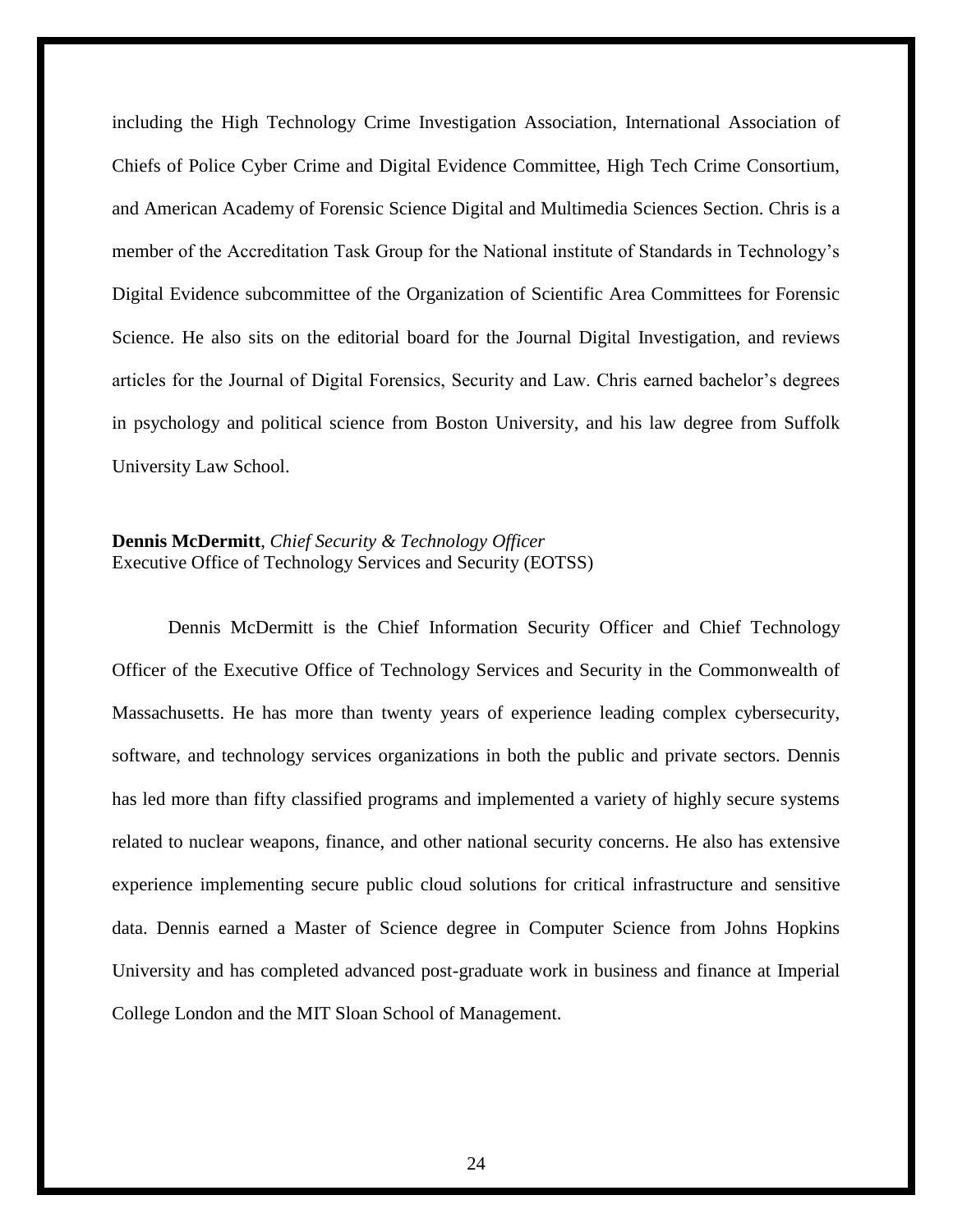# **Presentation Notes**

# **Chris Kelly**, *Director, Digital Evidence Laboratory* Massachusetts Attorney General's Office

- Focused on digital forensics within criminal AG's investigations and sometimes also work with police departments and district attorney's offices
	- o In an investigation, will look at computer systems, mobile devices, social media, open data
	- o Typically operate under a search warrant
		- Have admin subpoena authority under a state enabling statute of federal protection
			- AAsG and ADAs can issue a state administrative subpoena for basic subscriber info only under state statute which acts in conjunction with federal ECPA and SCA
		- Doesn't have administrative warrant authority
	- o Can't speak from IT/prevention side, his lab doesn't work on prevention
- Challenges
- Need to define the word "cyber." Nebulous; scope of problem is unclear
	- o Not enough federal data
		- Need and current push to accurately define scope of "cybercrime" so that reporting of incidents is done at the federal level. Must be made part of annual crime reporting stats so that appropriate funding and resources start to funnel to state and local jurisdictions
	- o Don't have enough resources
		- People—trained/qualified personnel can find more lucrative options outside of state government
		- Hardware and software is very expensive
			- E.g. majority of cases involve mobile devices. Need to use third party vendor to decrypt mobile devices and this can cost \$2000 per device. Vendor also will not sell software.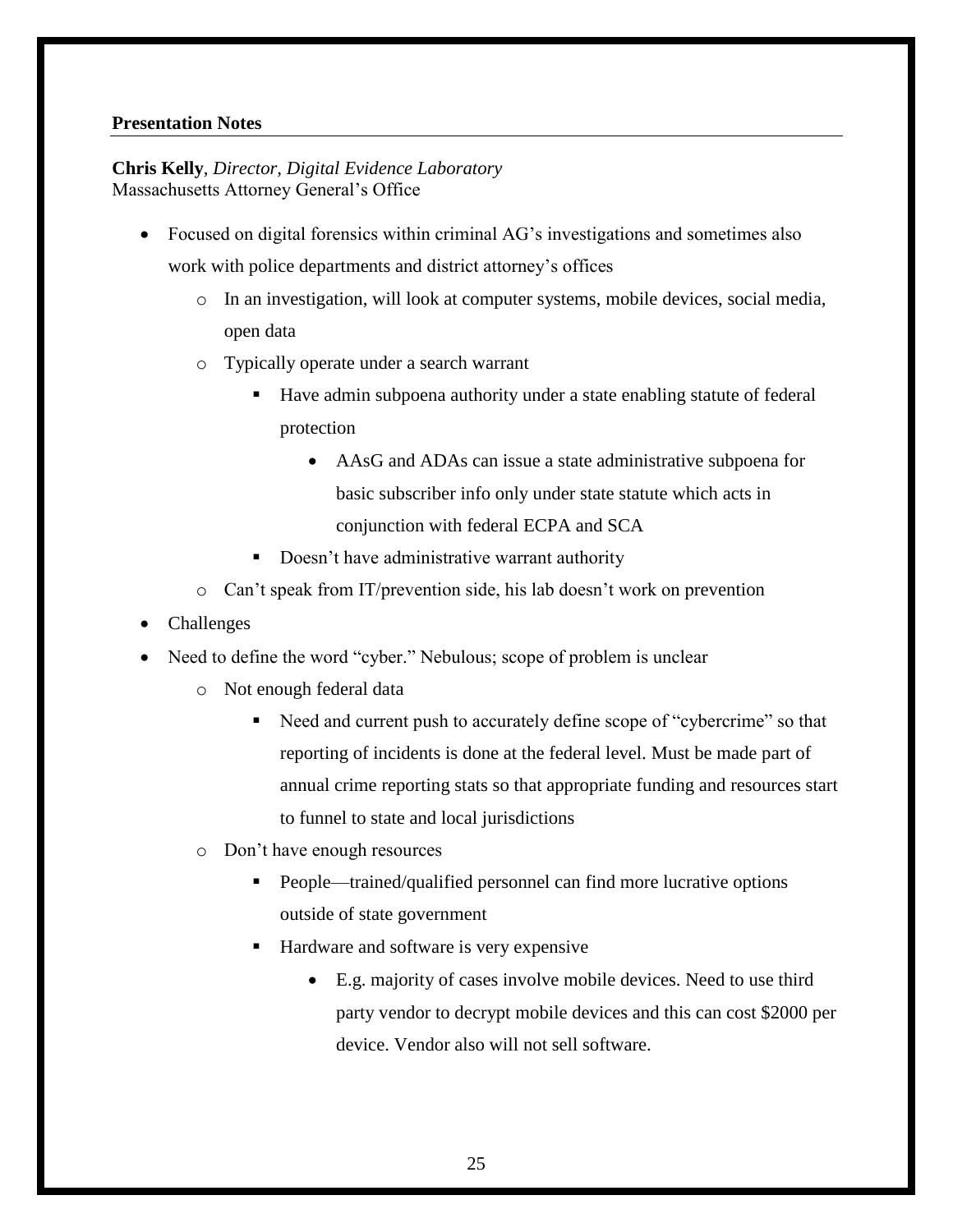- E.g. have three vans, which are \$13000 each +\$4000/year to maintain—have 3, need more
- Cost of specialized training is prohibitive
	- E.g. special training is  $$4000 \times 8$  employees = \$32000, which is more than their annual budget
- Traditional cyber expenses within "cyber" category
	- o Ransomware
	- o Data hacking
	- o Threats/extortion/online posting (e.g. revenge porn)
	- o Doxing—searching for and publishing private or identifying information about a particular individual on the Internet, usually with malicious intent
- Cyber security model: prevention, detection, response
- First steps: First focus has to be infrastructure/data protection (data = social security numbers, personal info; critical infrastructure = it infrastructure, electric grid, water utilities, 911 response, etc.)
	- o Address with hardware/software ; protect the network
	- o Work with private industry
- Legislation ideas
	- o Utilities—are there gaps in the law regarding utilities (e.g. National Grid/Eversource)?
	- o There is no check on companies regarding their required encryption. There is a penalty, however, if a company has been hacked and it's found they didn't comply with encryption requirements
	- o "Encryption on devices has become inhibitive"
	- o Something to address vendors who charge \$2000 to decrypt computers and mobile devices
	- o M.G.L. chapter 266, Section 120 (unauthorized access to a computer system) needs to be updated to be more clear
		- CA, for comparison, is very aggressive at implementing statutory changes to criminal violations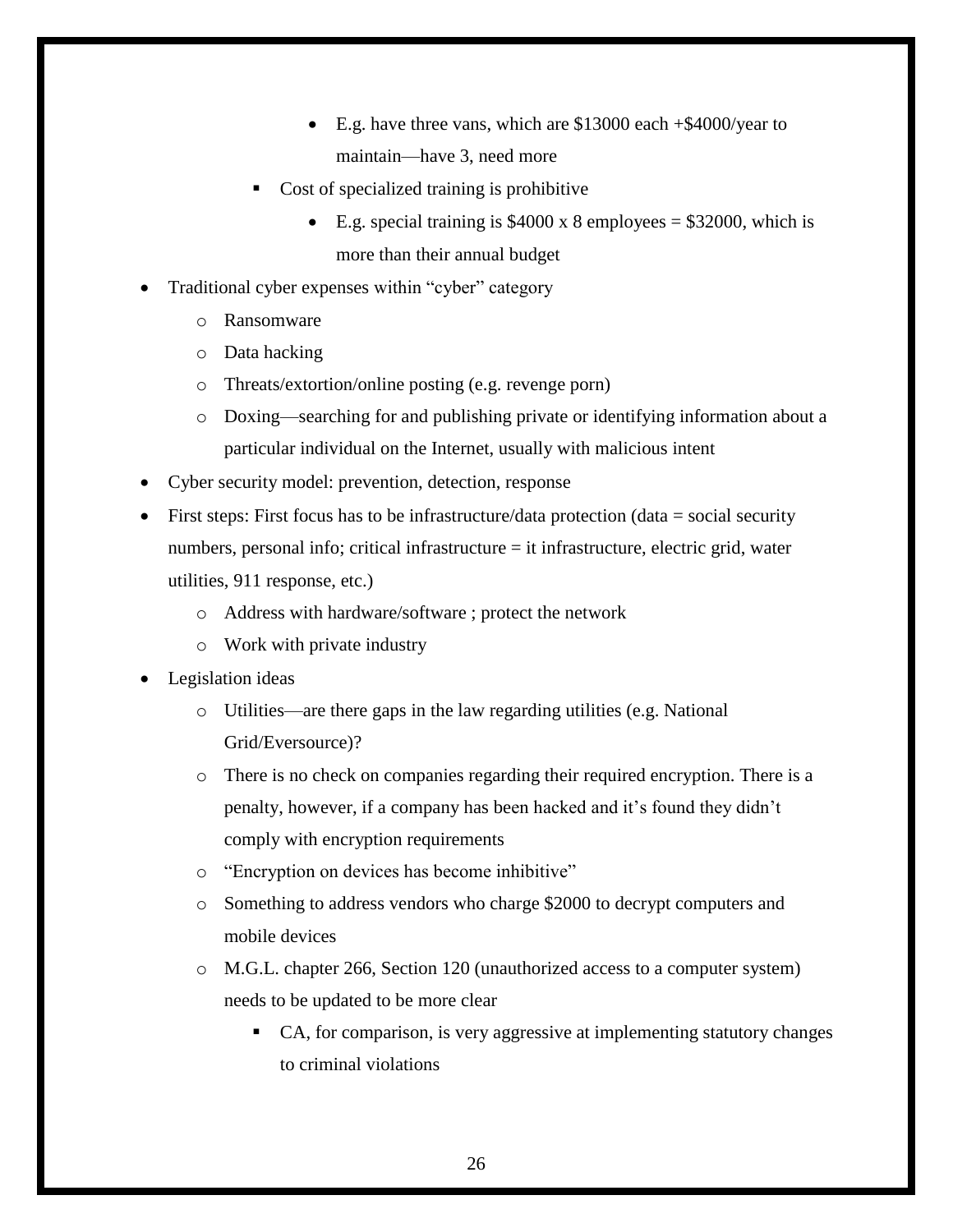- 2007 Cyber Crime Strategic Plan by the AGO—had a significant training component, encouraged information sharing
	- o Training and information are still among the most important issues today

**Dennis McDermitt**, *Chief Information Security Officer & Chief Technology Officer* Executive Office of Technology Services and Security (EOTSS)

- Dimensions of cybersecurity
	- o Confidentiality
	- o Integrity
		- **Financial sector information**
		- E.g. Swift Financial Network breached in 2017, \$86M was stolen from Bangladesh
	- o Availability
		- Russia's attack on Ukrainian power grid
		- Attack on major US internet provider; used thermostats to create DOS attack
		- Other "online assets" like cars, boilers ("all protected by the same 4-digit code"), wastewater treatment plants, etc. could be attacked
- "Bad guys" are after:
	- o (1) Data (e.g. identity theft)
	- o (2) Cybercrime—multidimensional
	- o (3) Critical infrastructure—power, water, IT, elections
- Compliance does not equal readiness
	- o Compliance e.g. sending regular reports
	- o Cybersecurity is dynamic
- Many people think (e.g. of utilities) that "they must be regulated" regarding cybersecurity. In fact, this is not the case. Currently cyber security is a patchwork of laws and regulations. It's not clear where state authority ends and private authority begins.
- Legislation ideas
	- o "Critical infrastructure cybersecurity really scares me"
		- **Recommended legislation regarding critical infrastructure**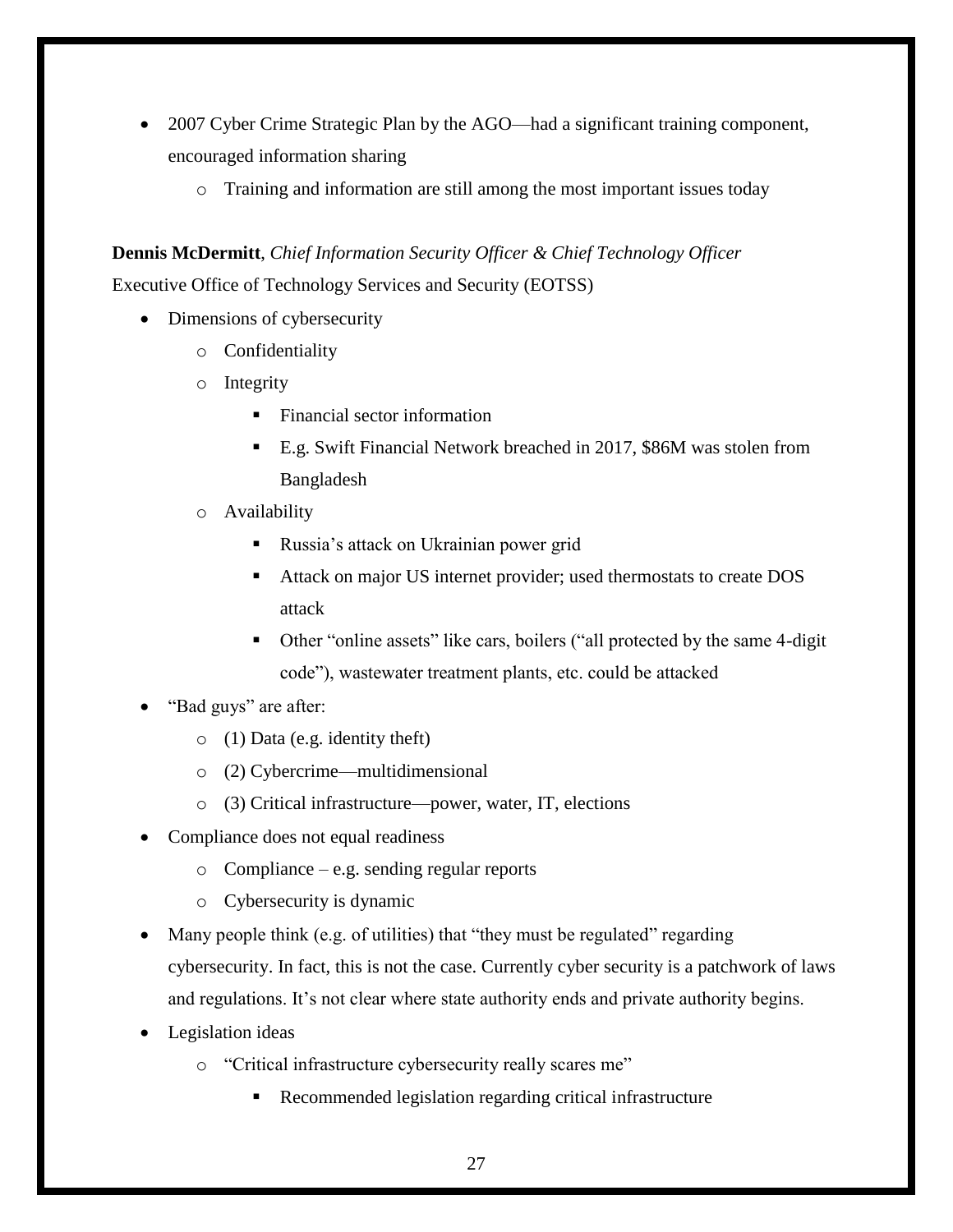- o Recommended the "new secretariat approach" to cybersecurity attack your cyber infrastructure yourself.
	- Have someone try to break into your network
	- E.g. DHS sends out a scan/test for DHS computers weekly
	- Annual? Better if done on a continuous basis
- o Regular testing of water and power utilities' cyber infrastructure
- o Legislation to address weaknesses in online assets (e.g. cars, boilers, wastewater treatment plants, etc.)
- o Centralize control of election infrastructure
	- Have not been able to engage Secretary of State office regarding election security

# **Appendix D – Meeting #3 Agenda**

# <span id="page-27-1"></span><span id="page-27-0"></span>**Agenda**

- 1. Welcome
- 2. Guest Presentations
	- a. 11:00am 12:00pm: Brandon C. Brin, IT Director, Legislative Information Services.
		- i. Opportunity for Q&A following the presentation
- 3. Discussion and Next Steps
	- a. 12:00pm 1:00pm: Discussion among Committee members regarding next steps and future speakers
- 4. Update from Previous Meeting Presentations
	- a. Chris Kelly notified the Committee that he is researching the follow-up items provided to him after the meeting. He will share his research with the Committee upon completion.

# **Appendix E – Meeting #4 Agenda & Notes**

# <span id="page-27-3"></span><span id="page-27-2"></span>**Agenda**

1. Discuss the scope of the committee's subject matter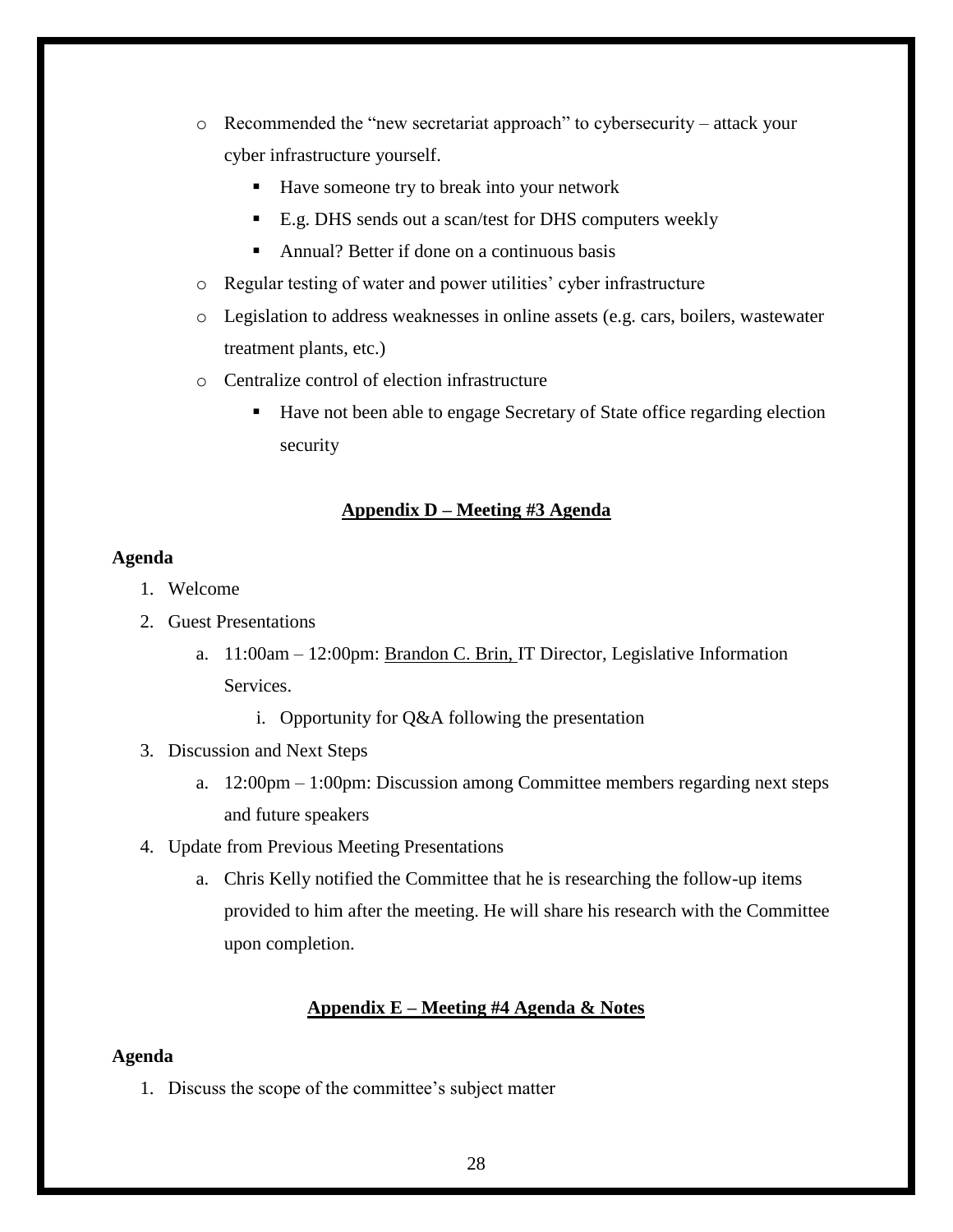- a. Decide what to include
- b. Determine what to exclude based on existing federal and state agency scope
- 2. Discuss potential regulatory requirements
	- a. Prevention
		- i. Testing
		- ii. Training
		- iii. Exercising
	- b. Detection
	- c. Response
- 3. Discuss responsibility/ownership which existing/new agencies will have responsibility? Options:
	- a. Create a new cyber regulatory agency
	- b. Empower an existing agency with authority on cyber issues (e.g. EOTSS)
	- c. Empower an existing agency with authority on cyber issues, but assign some authority to other relevant agencies
	- d. Other?
- 4. Discuss next steps
	- a. Develop a preliminary scope of the committee's subject matter
		- i. Decide what to include
		- ii. Determine what to exclude based on existing federal and state agency scope
	- b. Assign responsibility/ownership
	- c. Decide how proposed programs will be paid for

# <span id="page-28-0"></span>**Notes**

- Develop a preliminary scope of the committee's subject matter
	- o Decide whether to include:
		- Critical state/municipality infrastructure
			- Agencies' computer systems
			- Agencies
			- Servers and databases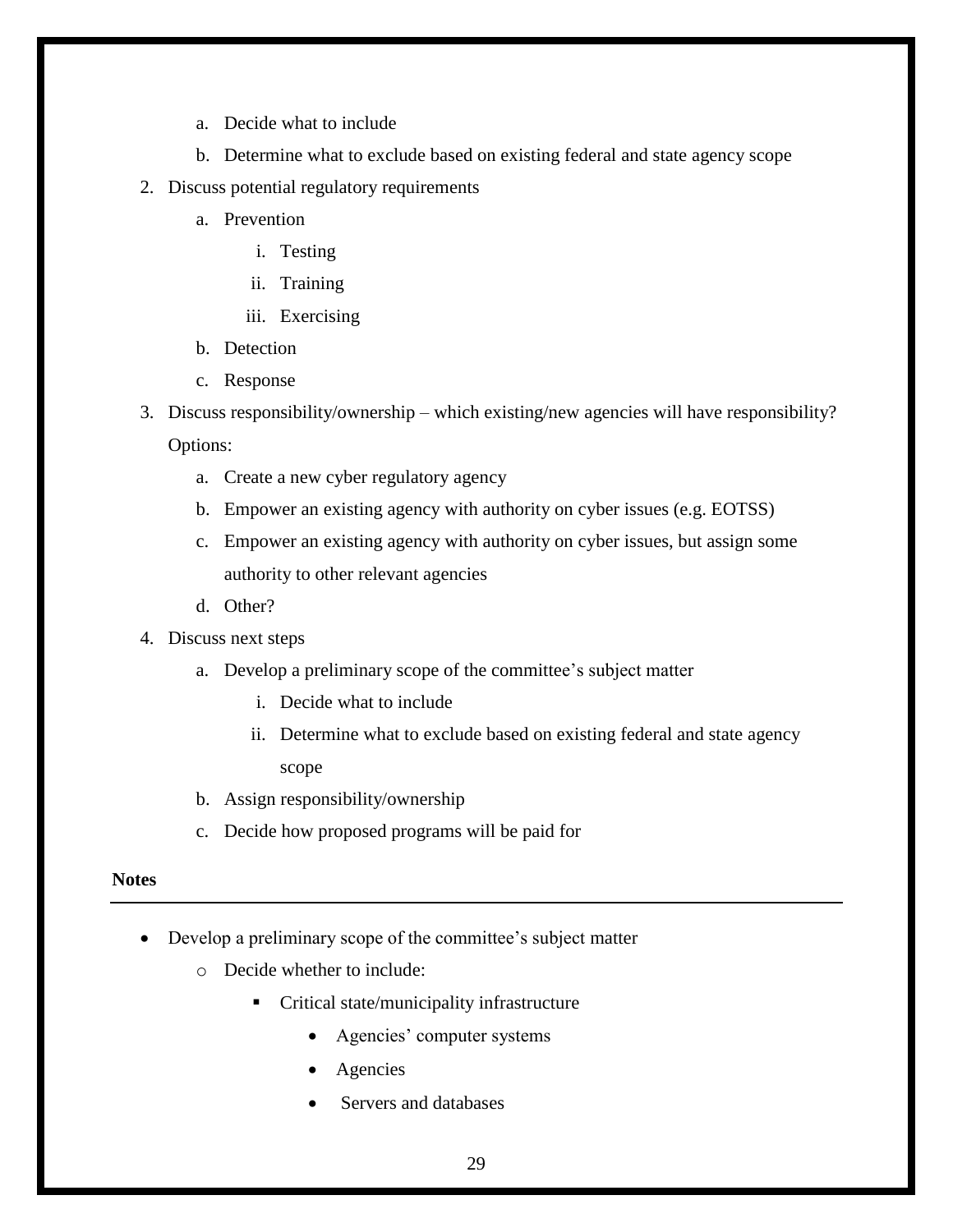- Transportation
- Elections infrastructure
- Critical on-state infrastructure
	- Banking
	- Electric

o The DPU already regulates electric, need to decide whether the DPU handles electric infrastructure cyber or whether another agency might handle cyber

- Gas
- Water
- Telecomm
- Information privacy
	- Medical information
		- o Healthcare industry
			- HIPAA regulates privacy here somewhat
		- o Health apps and websites
			- E.g. is one's heart rate data secure?
	- Financial information
		- o Banking industry
		- o Banking apps and websites
			- E.g. mint.com
	- Public's computer/mobile device/cloud privacy
		- o E.g. ransomware
- o Decide whether to exclude based on:
	- What the federal gov't/federal statues already cover
	- What existing Massachusetts agencies already cover
- Potential regulatory requirements
	- o Prevention
		- Testing (e.g. new secretariat approach to cybersecurity attack your cyber infrastructure yourself. Have someone try to break into your network.)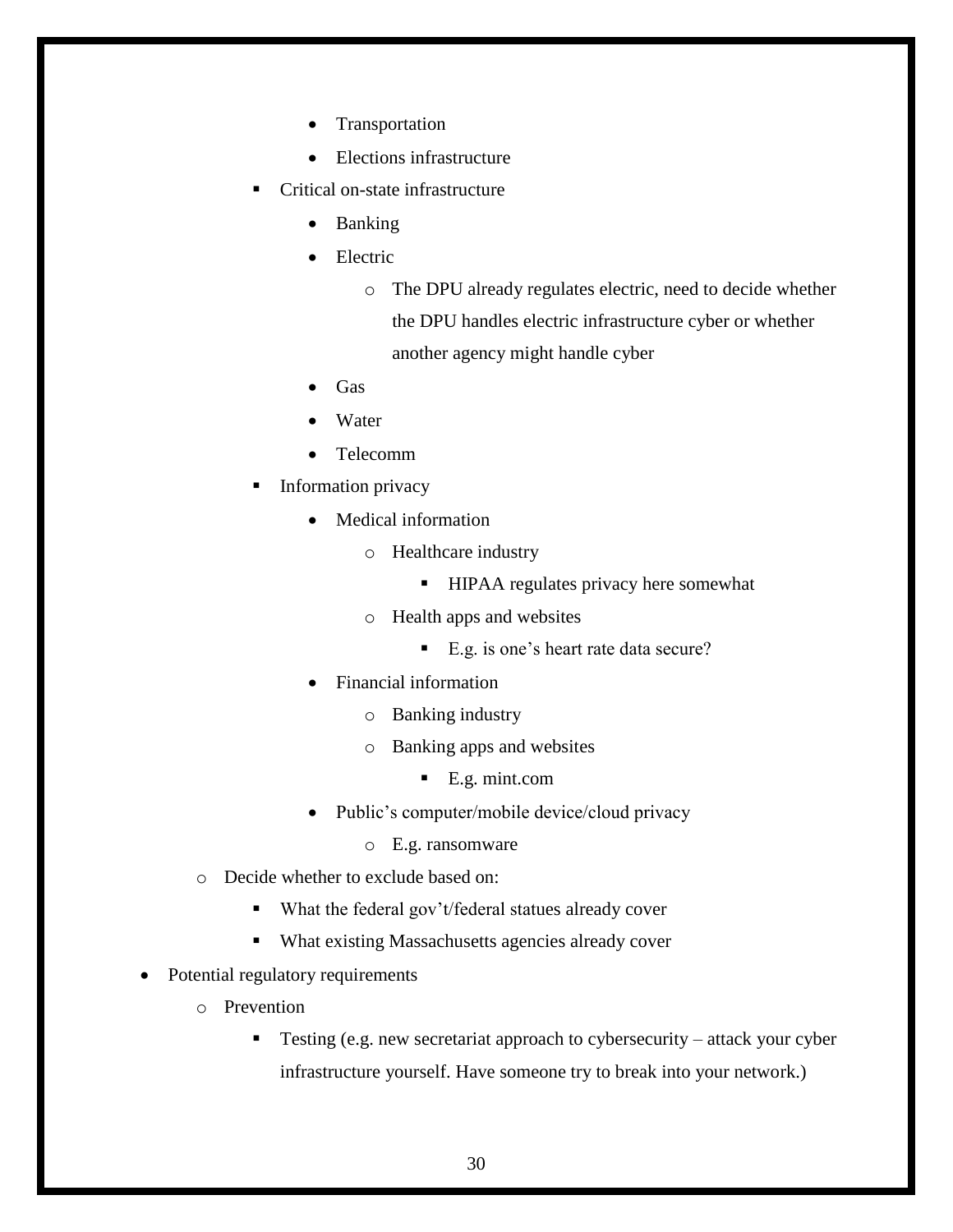- Training (e.g. of state employees, private employees who have a hand in infrastructure
- Exercising
- o Detection
	- **Creating daily/weekly/monthly/annual procedures for detecting cyber**attacks and executing such procedures
- o Response
	- Developing a plan for responding to a cyber attack
- Assign responsibility/ownership. Decide whether to:
	- o Create a new cyber regulatory agency
	- o Empower an existing agency with authority on cyber issues
	- o Empower an existing agency with authority on cyber issues, but assign some authority to other relevant agencies
		- Create a boundary between the cyber regulator and other relevant agencies
			- E.g. the cyber regulator, with each regulator's input, creates regulatory requirements for each industry and the relevant agency enforces/monitors their industry

Recommended questions to ask next speakers:

- Who are the current authorities on cybersecurity?
	- o What agencies touch on cyber?
	- o What is their scope?
- Who should be the authority on cybersecurity for:
	- o Issuing regulations?
	- o Holding private industry accountable for regulatory compliance?
	- o Criminal investigation and prosecuting?

# **Appendix F – Cybersecurity Policy: Suggested Areas of Focus**

<span id="page-30-0"></span>**Brandon C. Brin**, *Director of Information Technology* Legislative Information Services November 8, 2017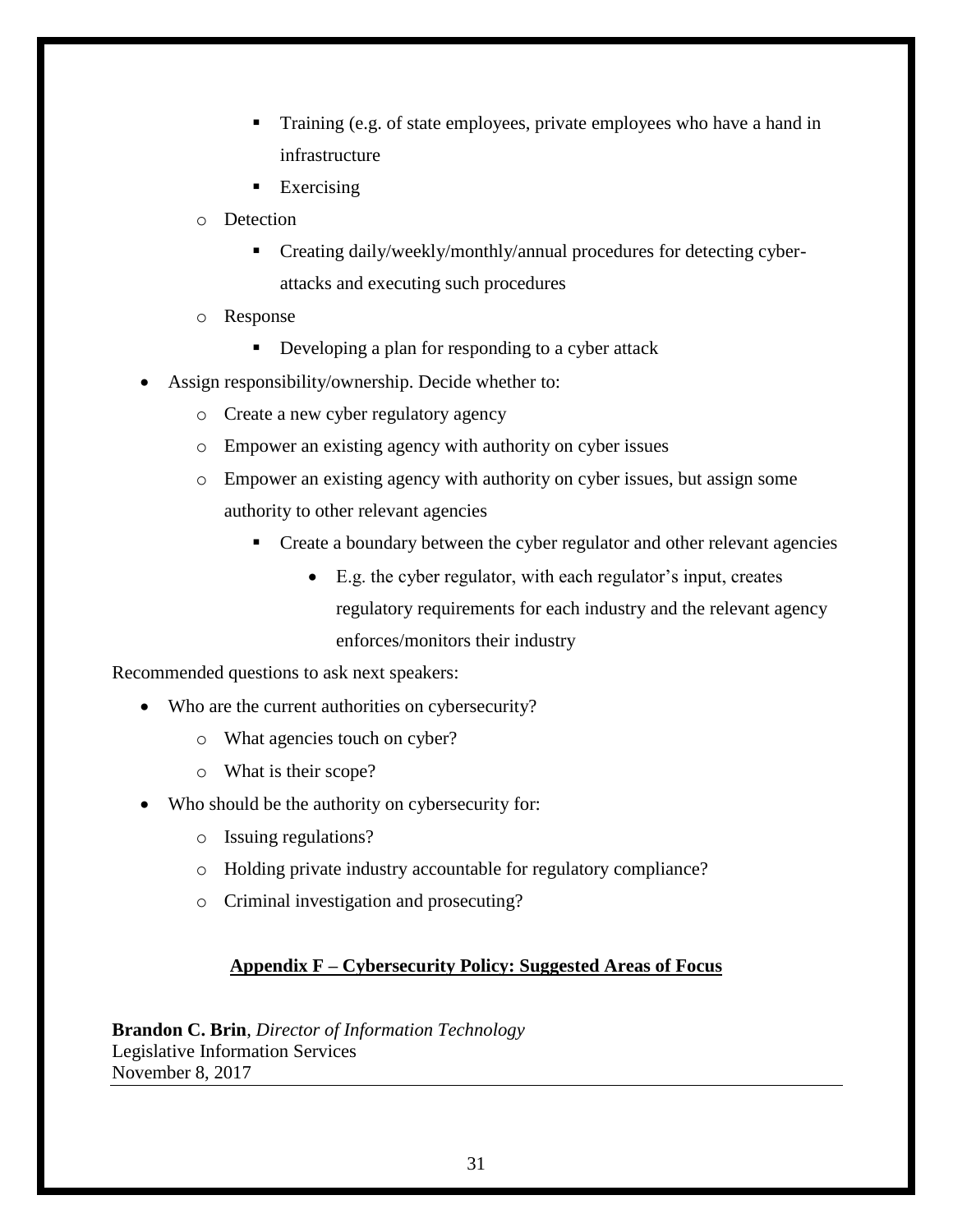# **Introduction**

The following provides a brief overview of our suggested areas of focus, which the Special Senate Committee on Cybersecurity Readiness may be interested in exploring. This is by no means an exhaustive list, and aims only to identify areas that we have determined to be of significant importance given our limited expertise.

# **Consumer Awareness and Exposure Disclosure**

Given the increasing incidence of cybercrimes such as identity theft and digital extortion (ransomware), a policy focus on consumer awareness with regard to the dangers of online fraud, personal information protection through social media, and good computing hygiene, may yield significant benefits. Consumers should be empowered with the tools necessary to protect themselves from cyber-threats.

#### **Data Breach Reporting**

Guidelines and policies should be developed on how data breaches and exposures are reported to law enforcement, regulatory agencies, and consumers. Focus should be spent on studying several of the more recent well-known data breaches, the manner in which those organizations responded to those exposures, and how customers were ultimately affected by those incidents. Entities should be discouraged from hiding or otherwise delaying notifications of data exposures to customers, as it deprives victims of the necessary information they need in order to take remedial steps to mitigate their exposure.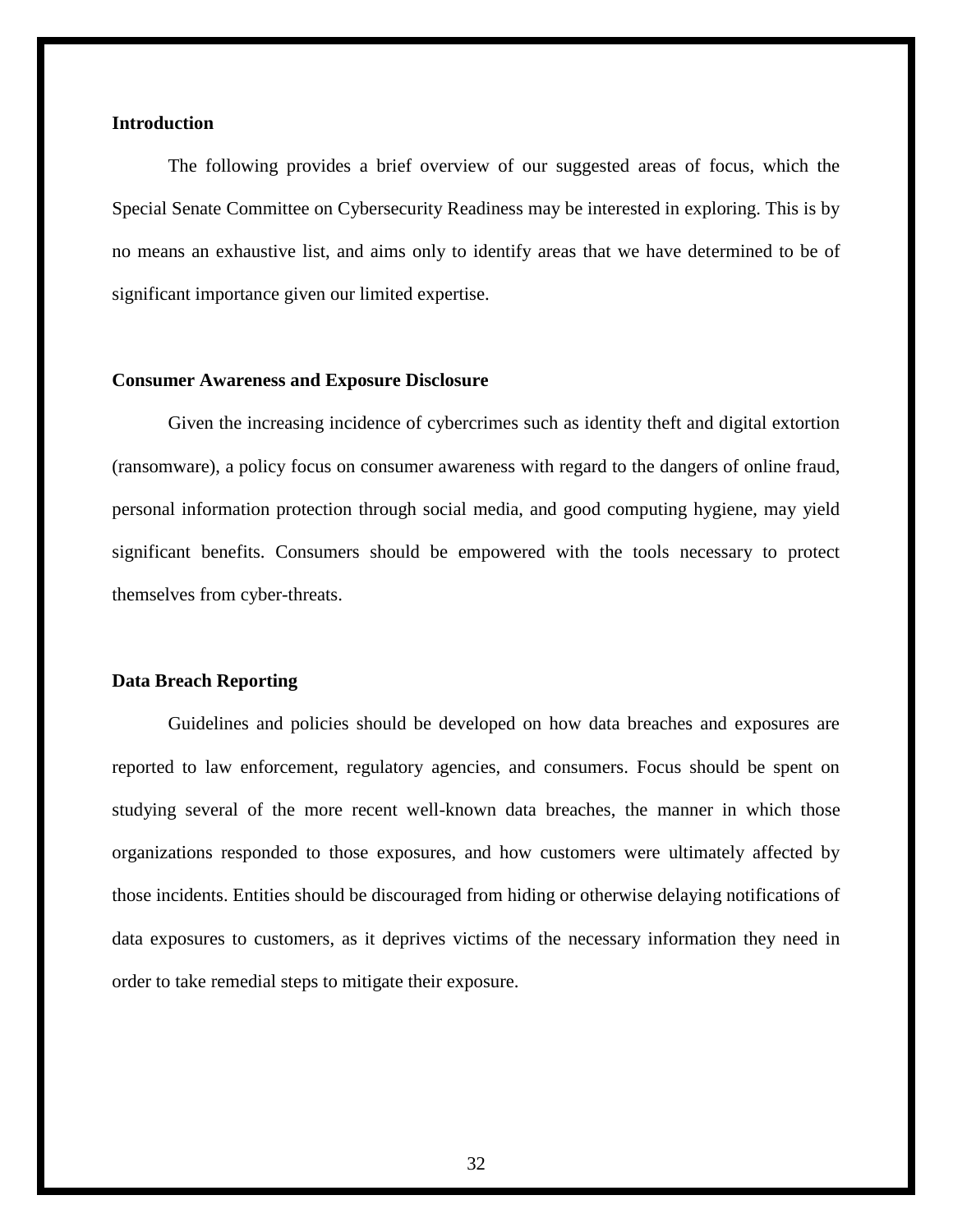# **Cybersecurity in Schools**

Public school curriculums should include or require coverage of cybersecurity related topics. This should begin at the first exposure to computers that students receive. This also happens to coincide with existing efforts to promote interest in science and technology subjects within schools. Further, supporting extracurricular activities within public schools such as hacking clubs, hack-a-thons, or otherwise any activity which promotes learning about cybersecurity should be considered. Such an addition would ensure that future generations would be adequately prepared for a world inherently more reliant on technology, while also developing an interest in those who may wish to pursue careers in cybersecurity, a field that is currently in high demand.

# **State and Municipal Organizational Training Requirements and Standards**

Guidelines should be established for cybersecurity training within state and municipal government organizations for all staff members, particularly within organizations that conduct commerce or financial transactions, or those which own sensitive personal identifiable information.

## **Private Sector Training Requirements and Standards**

201 CMR 17.00 established rudimentary guidelines requiring cybersecurity training for private sector entities which own or license personal information about residents of the Commonwealth. Without a means by which to measure and ensure compliance, it is difficult to say what effect, if any, that this policy has had on the overall security posture of private sector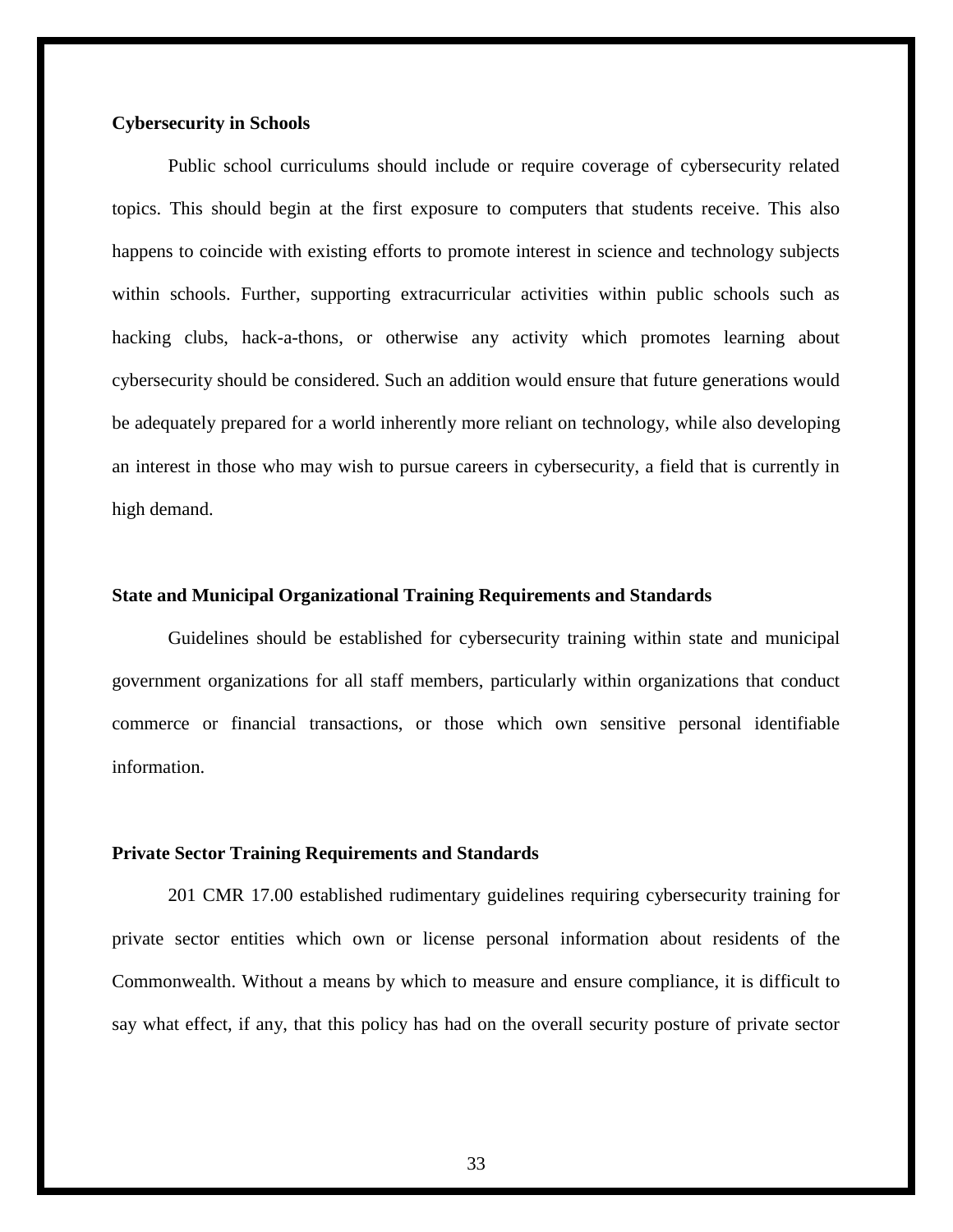entities. This policy should be further defined, in addition to exploring a strong method of enforcement to ensure compliance.

# **Private and Public Sector Engagement**

Engagement with private and public sector entities for the purpose of facilitating information sharing, identification of best practices, and threat analysis yields significant benefits in increasing the cybersecurity posture across all organizations involved.

# **Cybersecurity Coordination**

From a cyber and information security perspective, several state and municipal agencies currently have disparate responsibilities ranging from consumer awareness and protection, cybercrime investigation, to emergency preparedness. Short of tasking a single agency with all cybersecurity related responsibilities, coordination between all public and private sector stakeholders should be facilitated by a single entity, responsible for the following:

- Coordinate information sharing across all state and municipal agencies, collectively elevating statewide cybersecurity visibility.
- Assist and ensure state/municipal agencies with private sector engagement, specifically focusing on critical infrastructure providers, with the overall goal of strengthening the overall cybersecurity posture.

# **Enforcement for Personal Information Security Standards**

As previously referenced, 201 CMR 17.00 established a solid framework for personal information security and data protection. These policies should be expanded upon, defining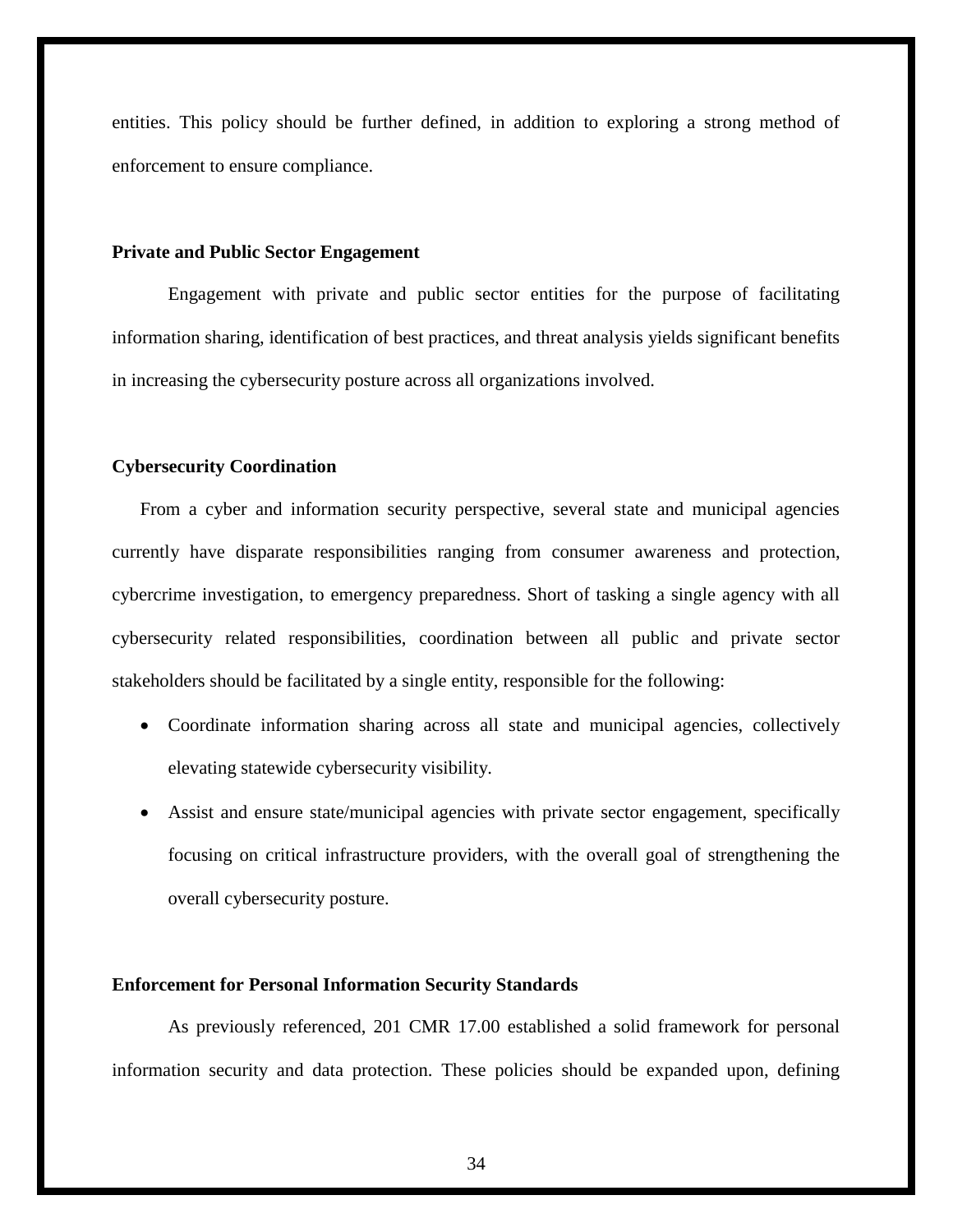industry specific regulations regarding personal information security. Engagement with affected industries may provide some visibility into the state of their current security practices, and what impact further regulation may have. An effective means of enforcement and determining compliance must be developed in order to ensure that these policies are adhered to, and to gauge their overall effectiveness.

# **Supporting Security Research**

Currently, security researchers have no effective means by which to disclose discovered security vulnerabilities to entities or individuals without incurring some level of legal risk. Researchers should be empowered to notify individuals and organizations of potential vulnerabilities without incurring the risk of arrest or prosecution.

# **Empowering Law Enforcement**

Ensure that law enforcement agencies have resources which they may call upon to advise or assist in response to computer or Internet based crime and threats. It would also be beneficial for officers to have cursory knowledge of basic cyber-crimes and how they function, specifically as they relate to fraud and harassment.

#### **Empowering Investigators and Prosecutors**

Given the distributed nature of Internet-based crimes, even if a responsible source has been identified it is often difficult to successfully prosecute those actors. Explore legislation which will give prosecutors the tools necessary to remove impediments to build successful criminal cases.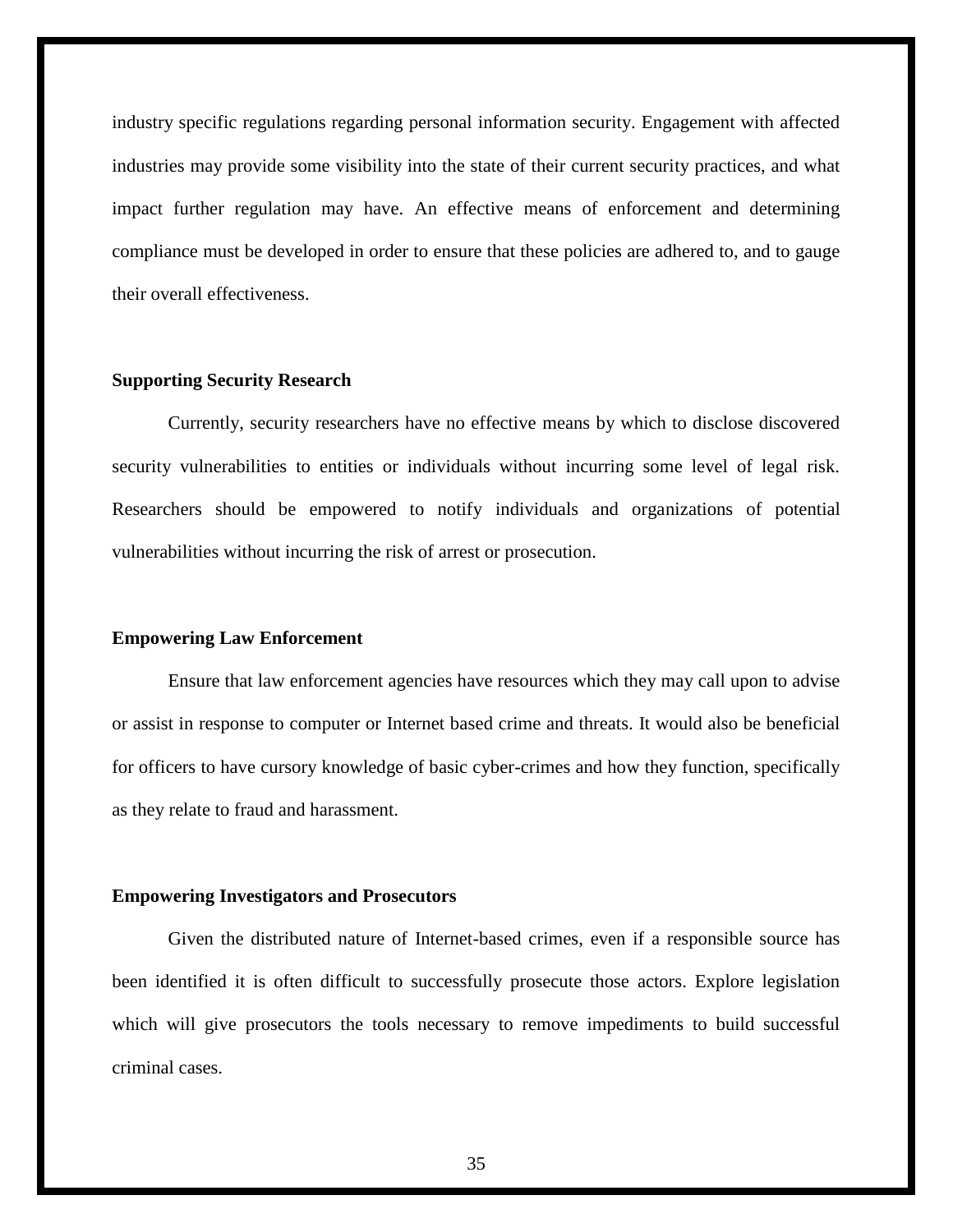# **Critical Government Agencies and Infrastructure**

As our reliance upon the Internet increases, it is important that we prioritize securing critical assets, and plan for the eventual scenario where they may become unavailable.

# **Private Sector Engagement Critical Infrastructure Providers: Preparedness**

Given the significant role which these industries play in the functioning of society, critical infrastructure providers present valuable targets for attack. As such, it is imperative that we ensure the highest level of engagement with these entities to ensure that they are adequately secured, but also to maintain effective visibility over the current threat landscape.

# **Private Sector Engagement Critical Infrastructure Providers: Emergency Response**

A significant component of engagement includes emergency preparedness, specifically emergency response plans which would be implemented post-cyberattack or disaster. These plans should be developed with input from all stakeholders (both private and public sector) and should establish baselines for actions which would take place following "worst case scenario" incidents. These plans should be tested and retested to confirm effectiveness, and periodically updated to address changing security concerns.

#### **Coordination within Critical Government Agencies: Preparedness**

Given the critical role which many state level agencies play in maintaining continuity of government, and their increasing reliance upon technology and the Internet for accomplishing their missions, it is imperative that all agencies are prepared by pursuing the following areas: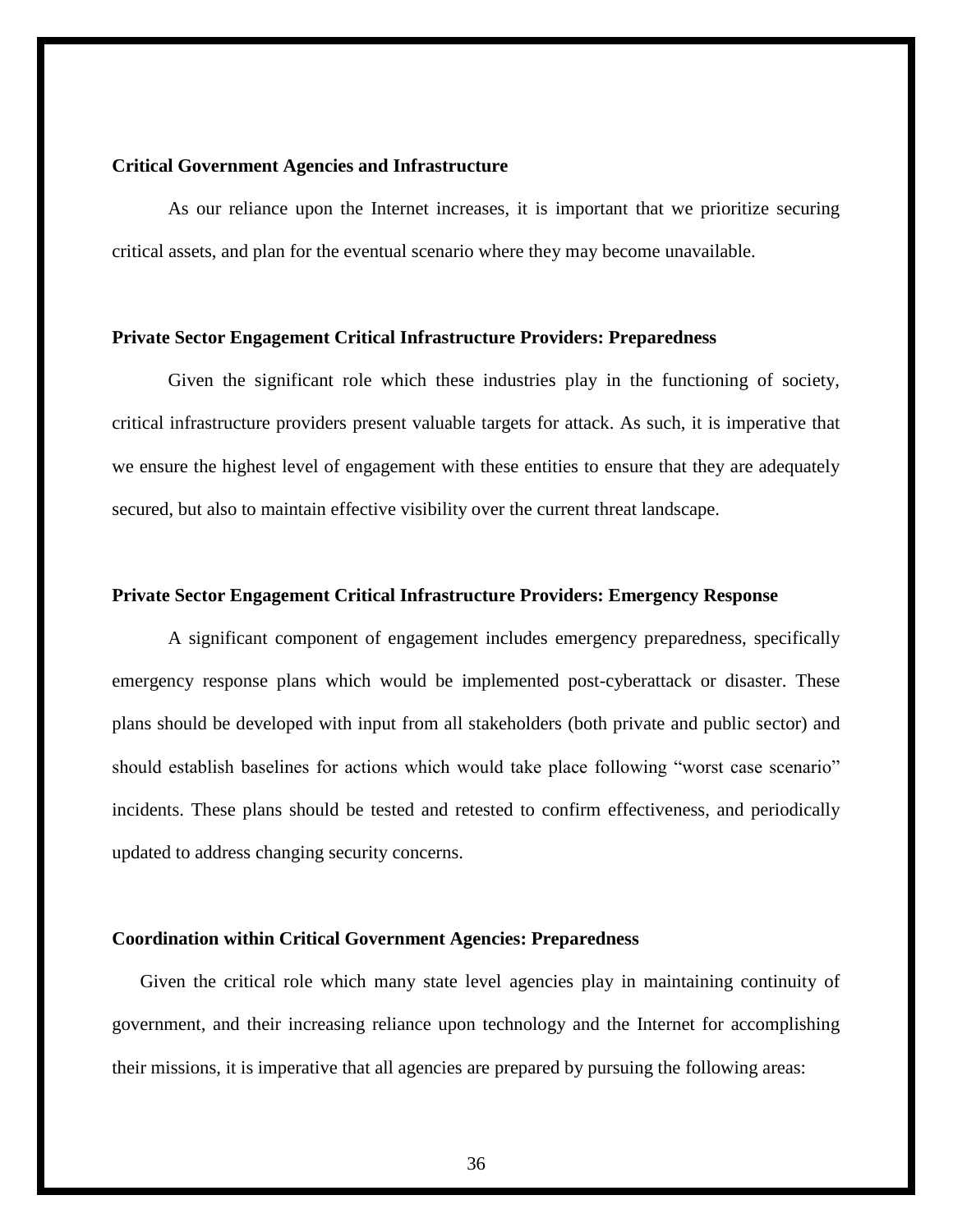- 1. Interagency engagement relative to communicating cybersecurity strategies, experiences, and practices.
- 2. Establishing baseline security standards for all critical government agencies. (Example: NIST 800.)
- 3. Establishing training standards for all staff members within those agencies for cybersecurity awareness, with a specific focus on incident preparedness and response for key role-players within each organization.

# **Coordination within Critical Government Agencies: Emergency Response**

Given the persistent nature of cyberattacks as compared to conventional emergency scenarios such as natural disasters, accidents, and terrorism, the eventuality of a successful attack having a significant impact on a critical government agency or resource is high. As such, it is imperative that those organizations share a similar framework for response plans to cyberattacks in the same fashion in which they share response plans for conventional emergency scenarios. These response plans should coincide with existing organizational emergency response plans, and address the following:

- 1. Common framework for cyber incident response across all agencies identified to serve a "critical" function for continuity of government.
- 2. Each agency should have disaster recovery plans or playbooks to prepare for the most common and worst case scenarios, including those relating to cybersecurity. These plans should be tested to validate effectiveness as well as specify expected service restoration time from the initial incident in question.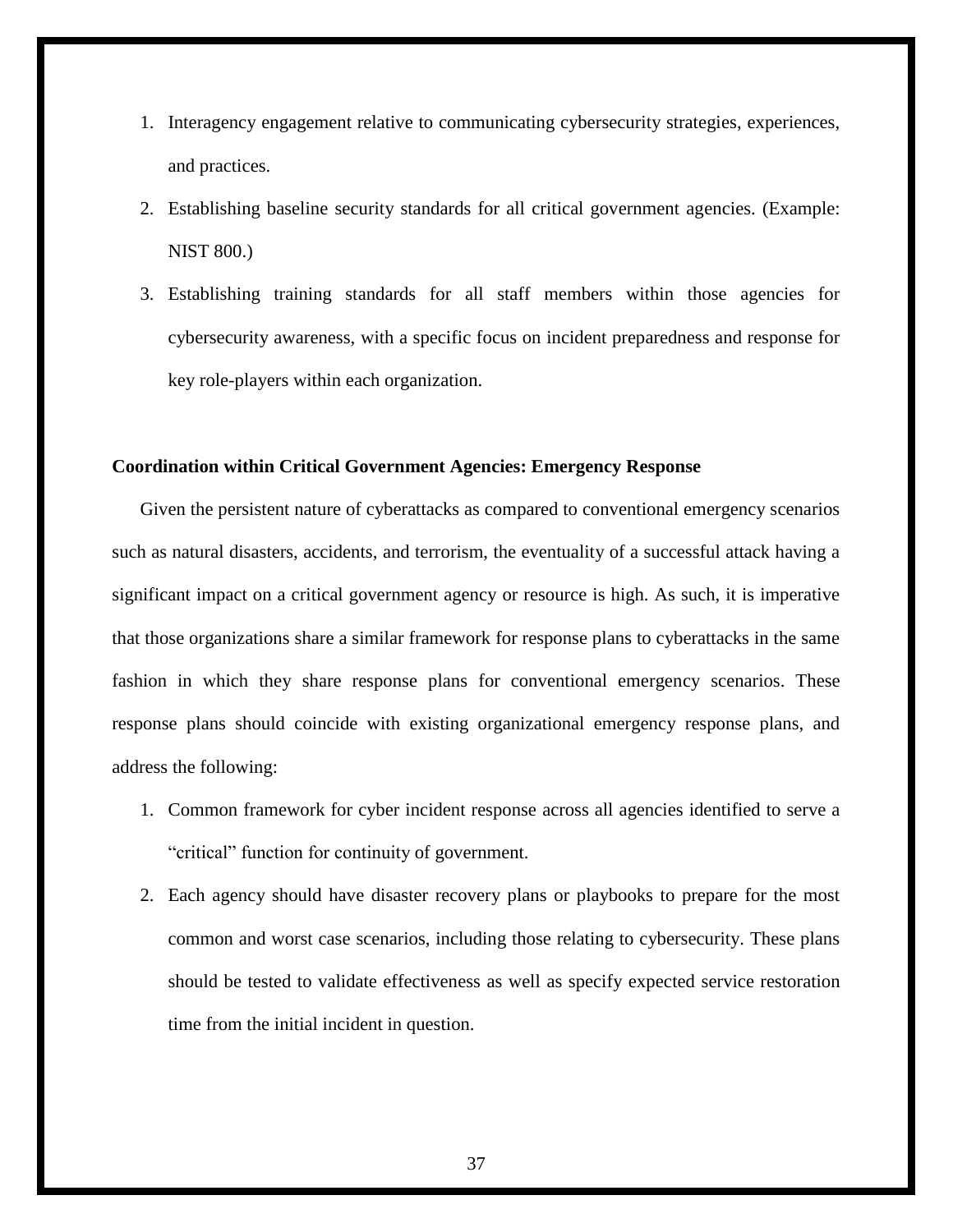- 3. Action plans for inter/intra-agency communications during and post-incident. Many agencies are dependent upon Internet (email) and cell phone based technologies for primary communications, and may not be adequately prepared for scenarios where those services are unavailable.
- 4. Short and long term plans for maintaining operations during and after a cyber-incident where information technology resources may be unavailable or inaccessible.

#### **Appendix G – Cybersecurity Committee Scope Proposal**

<span id="page-37-0"></span>**Cynthia Stone Creem**, *State Senator* First Middlesex and Norfolk November 17, 2017

At the November 8, 2017, meeting of the Special Senate Committee on Cyber Security Readiness, it was decided that proposals should be submitted to determine the scope of the Committee's work going forward. Cybersecurity is a very broad topic which touches upon many sub-topics. Therefore, bearing in mind the March 30, 2018, deadline of the Committee, Senator Creem submits the following proposal for the consideration of her fellow Committee members.

#### **Committee Delegation of Pending Legislation**

The twin topics of cybersecurity and consumer privacy are complex and recommending specific legislation is probably beyond the scope of this Committee, given our limited timeframe. Currently bills are scattered amongst more than half a dozen committees and this prevents the legislature from taking a coordinated approach to these topics. The Committee should consider whether a new committee should be formed or an existing joint committee should be expanded to be the centralized committee for cybersecurity and consumer privacy.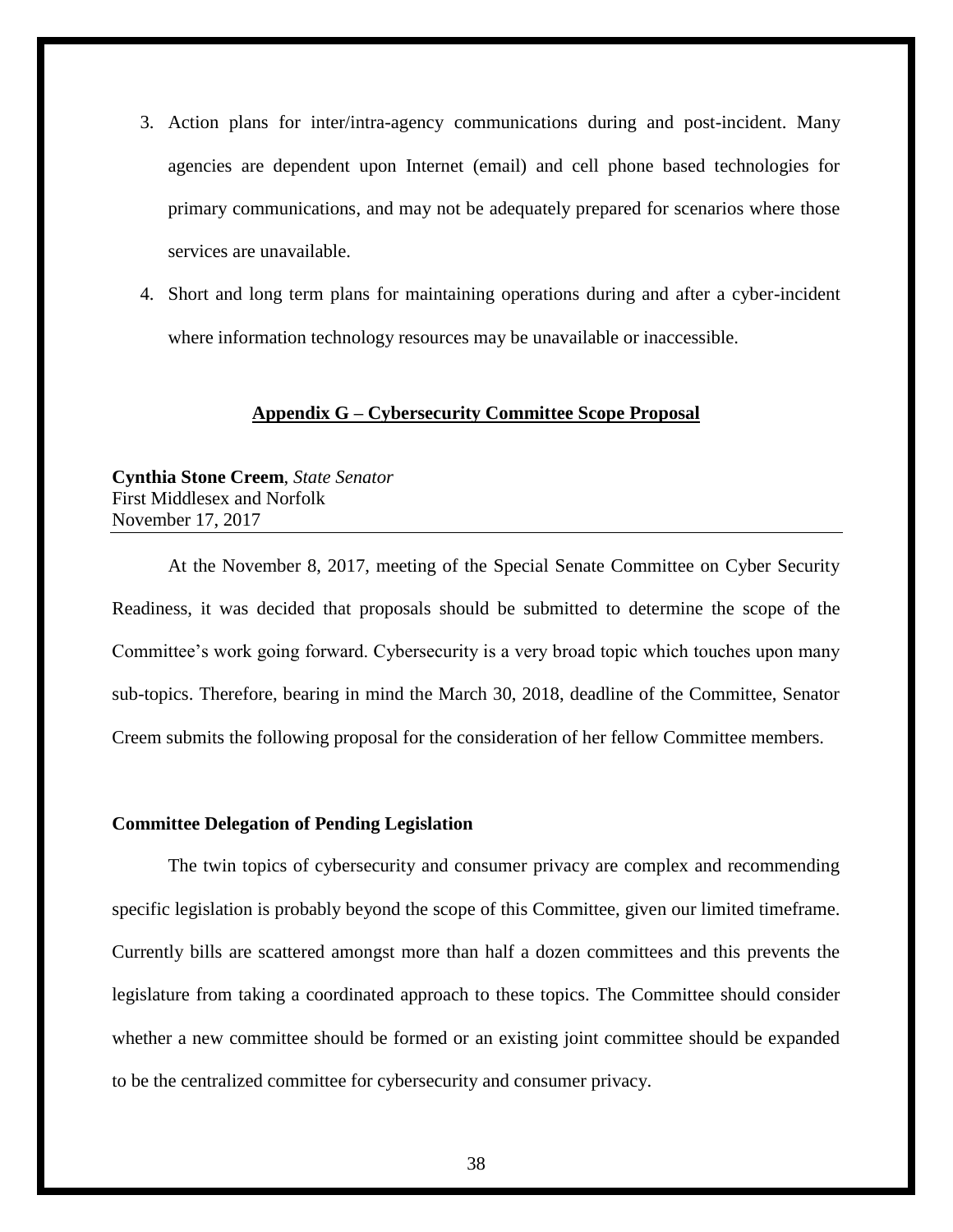# **Cybercrime Investigation and Prosecution**

Data breaches, hacks and other cybercrimes are becoming increasingly common and our constituents expect our public safety agencies to be able to pursue such criminals. The Committee should examine the extent to which Massachusetts public safety agencies have the resources and legislative tools they need to do this work. Such agencies could include Massachusetts State Police and Mass Chiefs of Police, MEMA, EOPSS, AG, etc. The Committee should also examine whether to create a new legal option for security researchers to disclose discovered vulnerabilities to the entities who should be aware of such vulnerabilities.

# **State Government Cybersecurity Functions Structure**

The Committee should determine how each relevant state agency is currently managing cybersecurity and privacy functions in order to coordinate and simplify the delivery of services, resources, and information. Such coordination should reduce redundancies and ensure accountability. Such functions should include; interagency coordination, establishment of security standards, information sharing and resources for the private sector, security of voting systems and government databases, enforcement of state statutes and promulgation of regulations, consumer education, public school education, and STEM education.

#### **Critical Infrastructure Preparedness**

So many of our critical infrastructure systems are becoming increasingly reliant on technology and are therefore more susceptible to cyber threats. The Committee should examine the extent to which both Government Critical Infrastructure (DoT, DOER, DPU, DTC, Massport,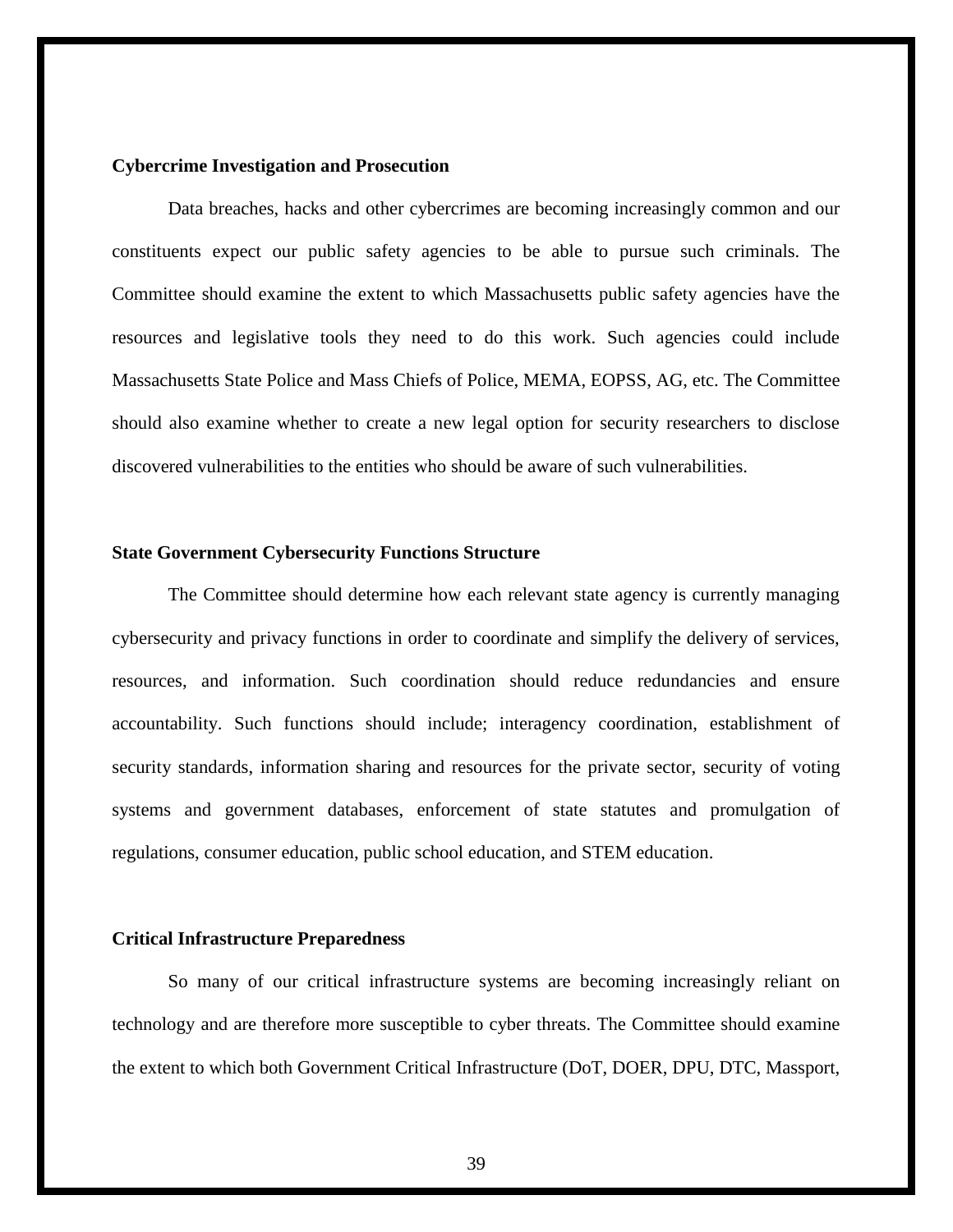MBTA, etc.) and Private Sector Critical Infrastructure Providers (Energy, Transportation, Communications, etc.) are vulnerable to these threats and what more can be done to secure critical infrastructure, for example, regular vulnerability testing by an outside entity. This topic should also include an examination of emergency preparedness, specifically emergency response plans which would be implemented post-cyberattack or disaster.

# **State and Municipal Employee Cybersecurity Training**

As the Committee has already heard, one common weakness in any organization is an employee falling for a phishing email or similar unsophisticated attack. The Committee should consider whether or not to mandate basic cybersecurity training for both state and municipal employees to both ensure that state assets are protected as well as to lead by example before requiring any training of the private sector. The Committee should also consider whether this training should also include sector-specific information on privacy laws, both state and federal, that are relevant to each agency's work (e.g. HIPAA).

#### **Recommendation for Cybersecurity Committee Procedure**

Due to the limited timeframe and breadth of topics contained in this proposal, the Committee should determine its scope as soon as possible. In order to increase the speed with which the Committee can gather information, topics for investigation could then be divided up between Senate offices so that fact-finding will take place between Committee meetings with each office reporting back to the group at general Committee meetings.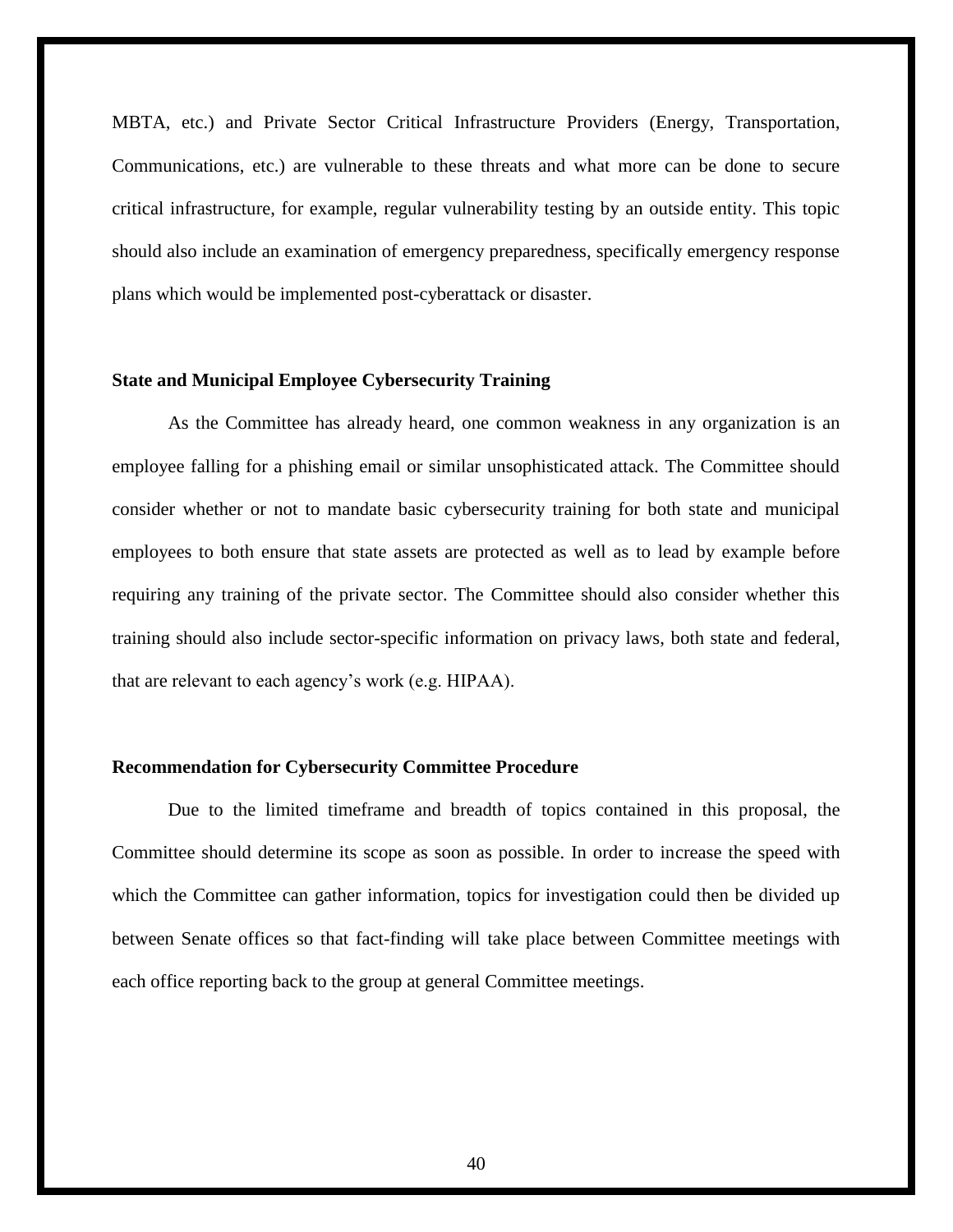#### **Appendix I – References**

<span id="page-40-0"></span>Blinder, Alan and Perlroth, Nicole. "A Cyberattack Hobbles Atlanta and Security Experts Shudder." *New York Times.* 27 March 2018.

https://www.nytimes.com/2018/03/27/us/cyberattack-atlanta-ransomware.html.

California Penal Code § 502

Campbell, Matt. In-person meeting. 16 November 2017.

"Crimes Against Property." *Massachusetts General Laws Chapter 266.* 

"Current MA Agencies & the Scope of Their Cybersecurity Regulation." *Mass.gov.*  www.mass.gov/dor/businesses/help-and-resources/licensing-and-regulation.html.

"Cyber and Grid Security." *Federal Energy Regulatory Commission.* 19 April 2018. https://www.ferc.gov/industries/electric/indus-act/reliability/cybersecurity.asp.

"Cybersecurity Legislation 2017." *National Conference of State Legislatures.* 12 June 2017.

- Dunietz, Jesse. "Is the Power Grid Getting More Vulnerable to Cyber Attacks?" *Scientific American.* 23 August 2017. https://www.scientificamerican.com/article/is-the-powergrid-getting-more-vulnerable-to-cyber-attacks/.
- Garcia, Michael. "State Cybersecurity Strategies." *National Governors Association.* September 2016.
- Gross, Michael Joseph. "Enter the Cyber Dragon." *Vanity Fair.* 5 September 2011. https://www.vanityfair.com/news/2011/09/chinese-hacking-201109.

Kelly, Chris. In-person meeting. 3 October 2017.

Knake, Robert. "A Cyberattack on the U.S. Power Grid." *Council on Foreign Relations.* 3 April 2017. https://www.cfr.org/report/cyberattack-us-power-grid.